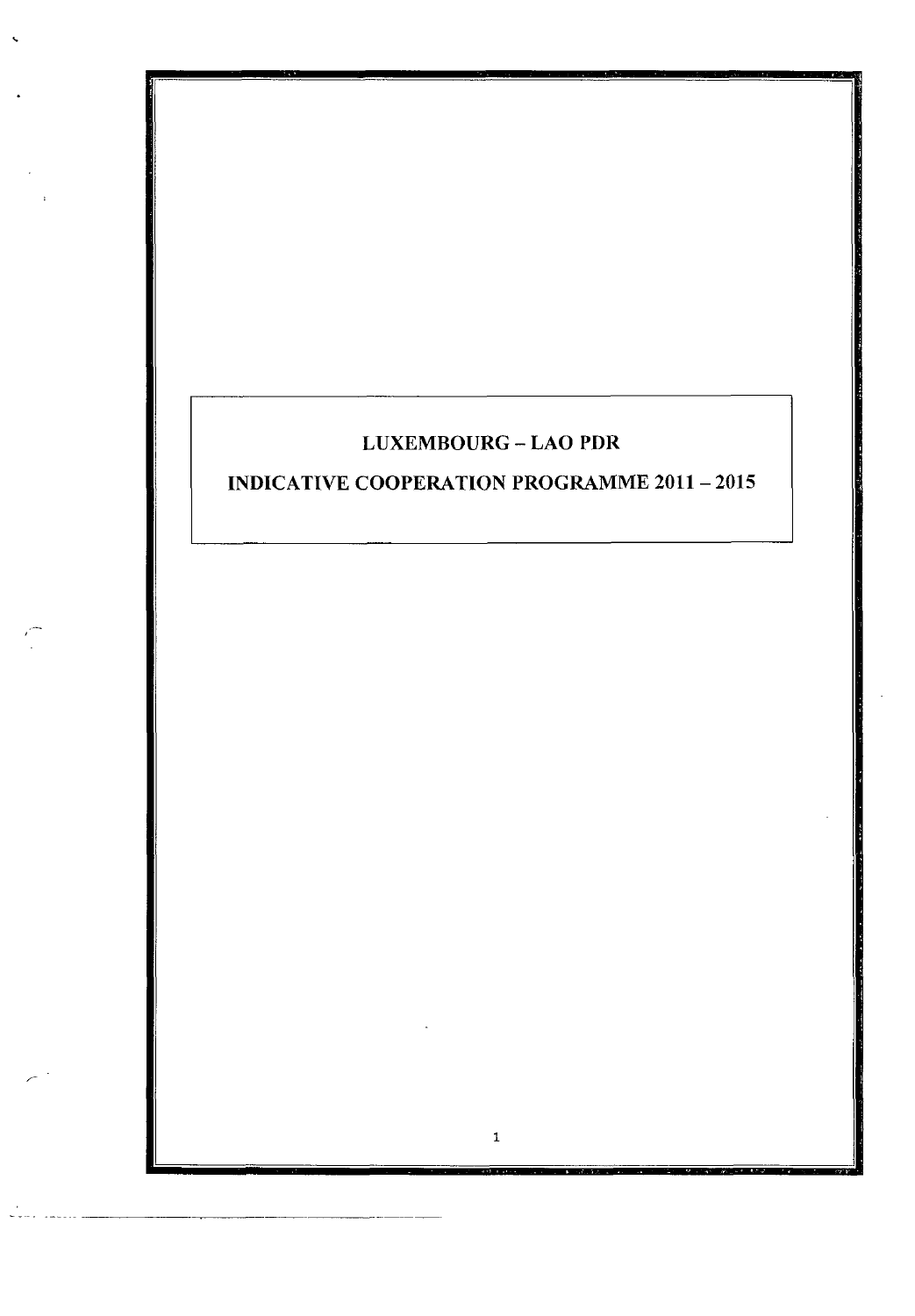| CHAPTER 1: GENERAL FRAMEWORK OF LAO PDR - LUXEMBOURG RELATIONS 4             |
|------------------------------------------------------------------------------|
|                                                                              |
|                                                                              |
|                                                                              |
|                                                                              |
|                                                                              |
|                                                                              |
|                                                                              |
|                                                                              |
|                                                                              |
|                                                                              |
| 1.4. Past and Present Bilateral Agreements between Lao PDR and Luxembourg  8 |
|                                                                              |
|                                                                              |
|                                                                              |
|                                                                              |
|                                                                              |
|                                                                              |
|                                                                              |
|                                                                              |
|                                                                              |
|                                                                              |
|                                                                              |
|                                                                              |
|                                                                              |
|                                                                              |
| CHAPTER 5: PARTNERSHIP, COMPLEMENTARITY AND COHERENCE  13                    |
|                                                                              |
|                                                                              |
|                                                                              |

## Index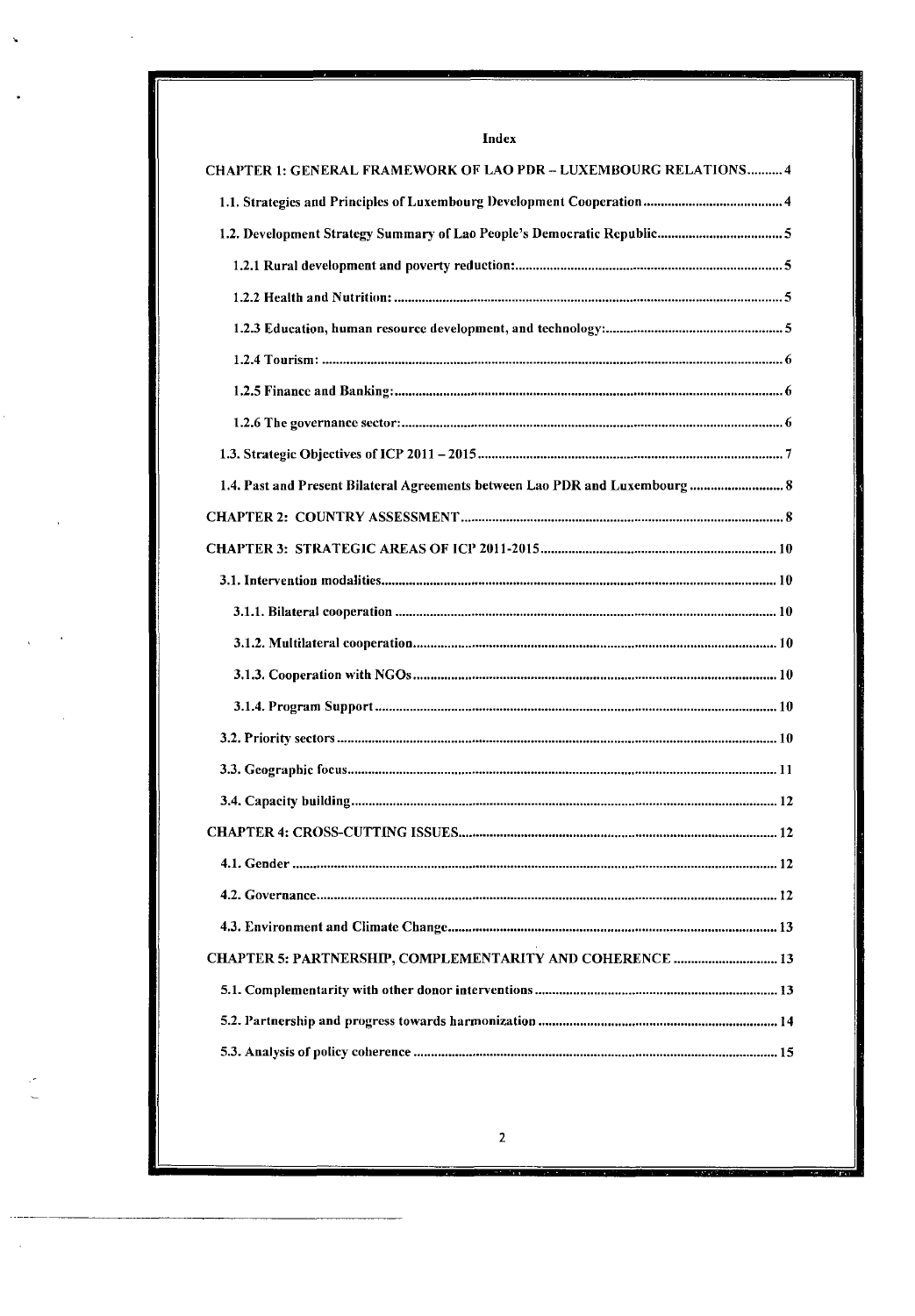| CHAPTER 6: PROGRAMMING AND MONITORING OF ICP 2011 - 2015 15 |  |
|-------------------------------------------------------------|--|
|                                                             |  |
|                                                             |  |
|                                                             |  |
|                                                             |  |

## Appended documents:

- A. Country Assessment
- **B.** Sector Analyses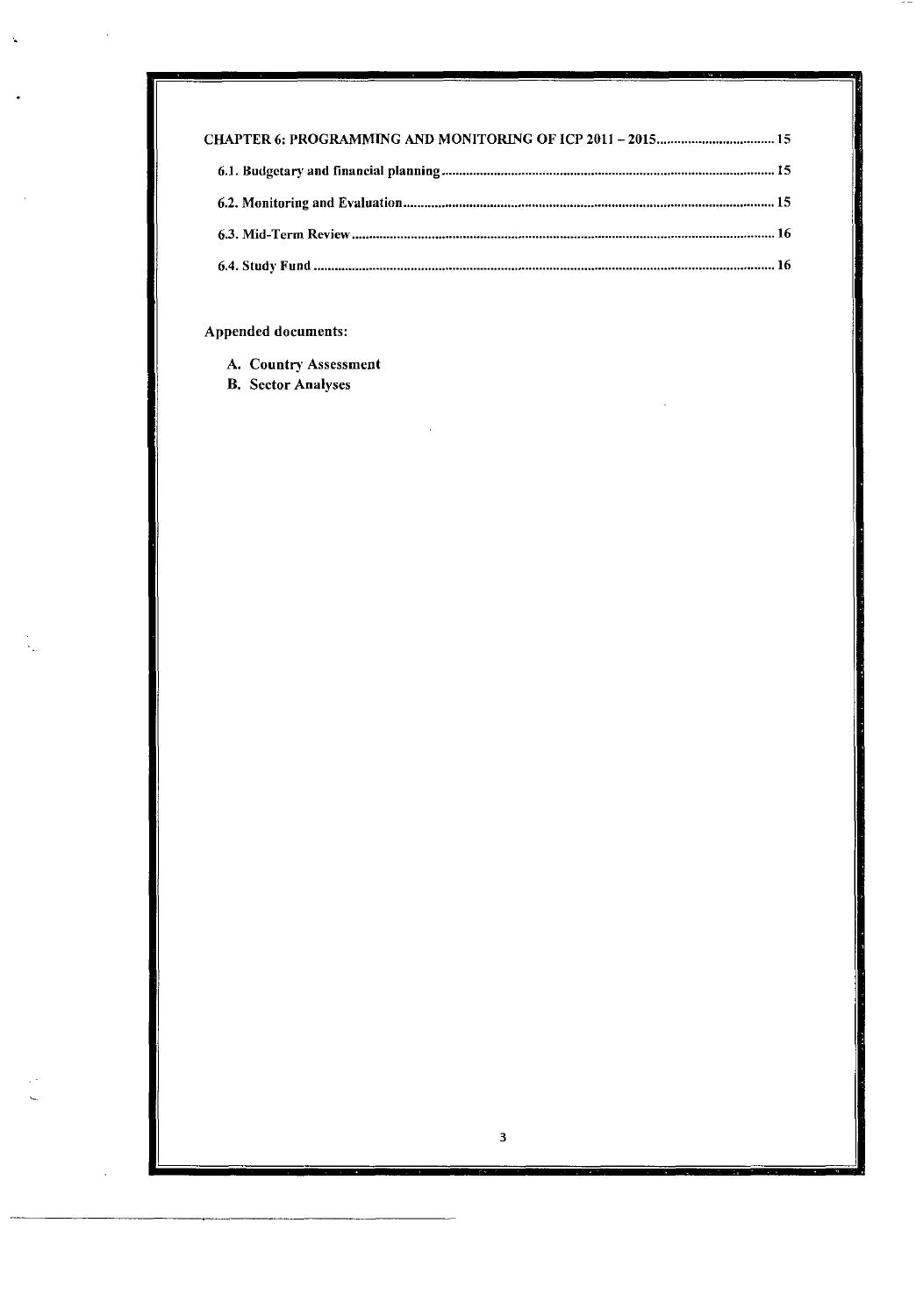## CHAPTER **1:** GENERAL FRAMEWORK **OF** LAO PDR - LUXEMBOURG RELATIONS

#### **1.1.** Strategies and Principles of Luxembourg Development Cooperation

The Luxembourg Development Coopcration is strongly committed 10 eradicate poverty, particularly in Least Developed Countries (LDC). Actions are designed and irnplemented in the spirit of sustainable development including its social, economic and environmental aspects – with women, children and men at their core.

Luxembourg's cooperation aims prirnarily to contribute to implementing ihe Millennium Development Goals (MDGs) by 2015. The main intervention sectors for cooperation are: health, education, including vocational and technical training and access to labour markets, and intcgrated local development with a strong emphasis on water and sanitation. Relevant initiatives in the field of microfinance are encouraged and supporied, both at the conceptual and operational levels.

From a geographic point of vicw, Luxembourg cooperation has a policy of concentration of interventions in a restricted number of ten pariner countries in order to optimizc effectivencss and impact. Two out of these ten countries are in Asia, narnely Lao PDR and Vietnam, and cooperation with these countries distinguishes itself by a strong sense of partnership with national and local authorities. This spirit of partnership, paired with a strong concern for ownership of cooperation programmes by the partners, is at the heart of the multi-annual development cooperation programmes, the Indicative Cooperation Programmes (ICPs).

Since the year 2000, Luxembourg has been one of the industrialised countries contributing more than 0.7% of their Gross Nationdi Income (GNI) to Official Development Assistance (ODA). In 2009, Luxembourg's ODA reached over 297 Million Euro representing 1.04% of GNI. This ODA is channeled through bilateral cooperation, multilateral cooperation, and cooperation through Non Governmental Organisations (NGOs), as well **as** through programme support.

Besides, whenever natural or man-madc disasters occur, Luxembourg strongly supports rapid humanitarian assistance through crisis management and life saving operations. Disaster prevention and post disaster transition work are part of Luxembourg's humanitarian assistance strategy.

In parallel, Luxembourg development cooperation is actively involved in discussions on new quality standards of international development aid. As such, Luxembourg, **as** the acting Presidency of the Council of the European Union in 2005, was instrumental in the negotiation and adoption of the Paris Declaration on Aid Effectiveness, and Luxembourg also endorsed the Accra Agenda for Action (AAA) and is committed to the European Code of Conduct on Complementarity and Division of Labor.

The general strategy and principles of Luxembourg Development Cooperation are complemented by ten sector strategies covering the main areas of the Luxembourg global cooperation. namely health, humanitarian action, agriculture and food security, local development, water and sanitation, education, training and employability, environment protection, climate changc, gender, governance and microfinance.

Luxembourg's development cooperation and humanitarian assistance policy is characterized by a constant and progressive effort in quantitative and qualitative terms at the service of the poorest. This policy is an expression of true international solidarity and as such an important vector of the Luxembourg's government foreign policy.

4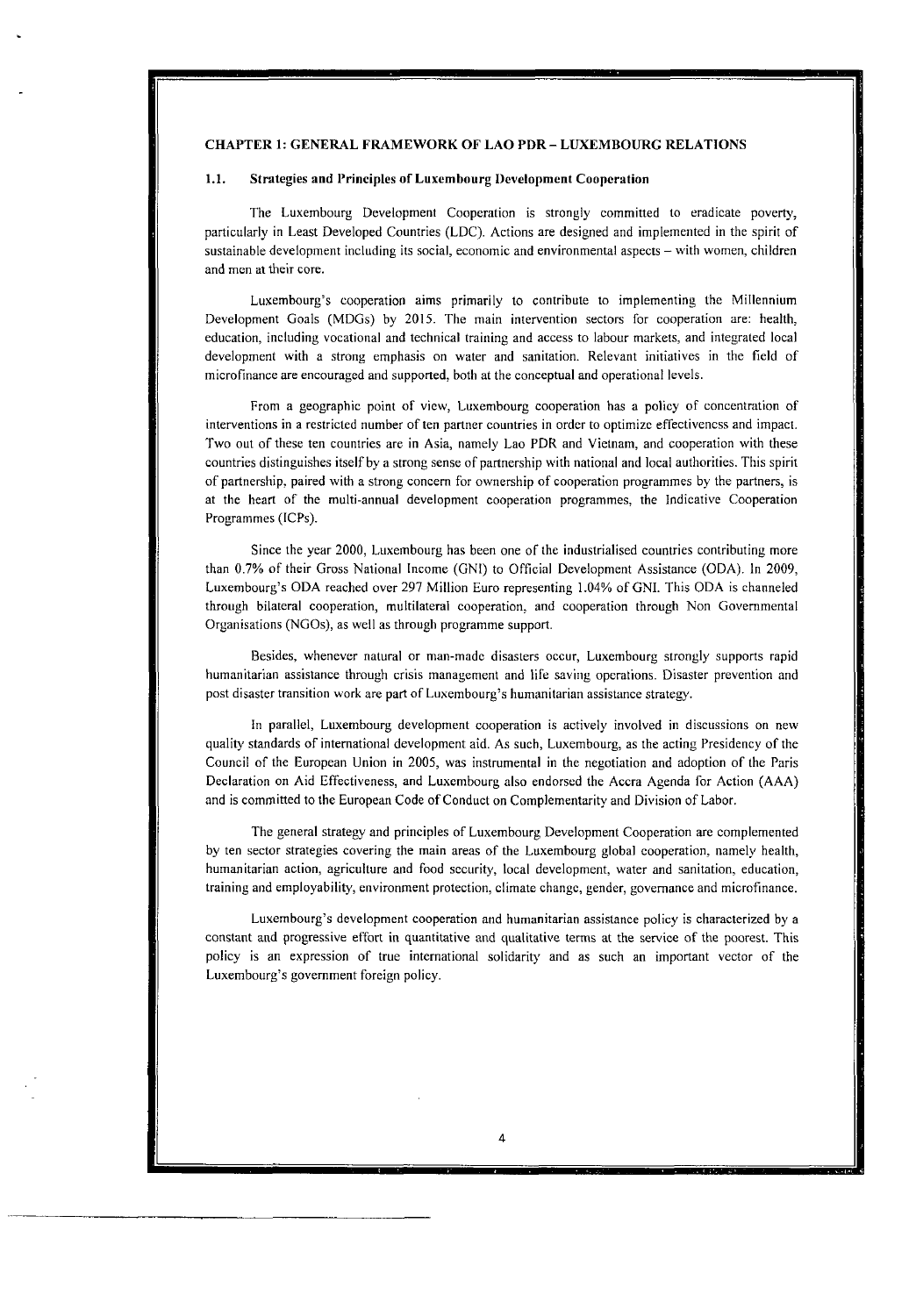#### **1.2. Development Strategy Summary of Lao People's Democratic Republic**

The Government of Lao PDR has just completed the preparation of the draft 7th NSEDP 2011-2015. The NSEDP is based on the long term vision provided by the Socio-Economic Development Strategy 2020 and lessons learned from the implemeniation of 6th NSEDP (2006-2010). Pursuing the efforts made over the **past** years and building on achievements and proçress in al1 dcvclopment areas: the 7th NSEDP aims to achieve solid, equitable and sustainable economic growth, reduce poverty and inequality, attain the MDGs by 2015, and achieve further strides on the path of graduating the country from its Least Developed Country status by 2020. For achieving this, it targets an annual economic growth of ai least **8%,** and projects to diversify the cconomy, ensure broad-based growtli, build physical infrastructure, invest in social sectors and rural development, improve governance, promote inclusiveness especially of women, improve labour productivity and competitiveness and enhance capacities at all level.. The plan underscores the importance of achieving the Millennium Development Goals (MDGs), protecting the environment, maintaining political stability and peace, pursue reforms in line with market economy with socialist orientation, and integration of the economy into the region (ASEAN) and the world.

#### 1.2.1 Rural development and poverty reduction:

The government aims to reduce the proportion of people living below the (national) poverty line to less than 19%, make more than half the total numbers of villages development villages, and up-grade at least 1-2 Kumbans in each district to become urban. For this, Kumban planning, introduccd during the 6th NSEDP to elicit people's participation in the planning framework, will continue in the 7th NSEDP. Village will expand further. Finally, the Poverty Reduction Fund will increasc its activities ihree-fold. Some key projects include: Settling/resettling displace people or landless farmers and providing them permanent livelihoods, linking agricultural production with processing and service industries, and establishing mode1 villages and Kumbans.

#### 1.2.2 Health and Nutrition:

The plan aims to ensure al1 citizens access to health services. The various projects will include: using modern methods and technologies; continue setting up mobile medical treatment units in remote areas; enhancing the quality of treatment in hospitals; continuing to strengthen the capacity, knowledge and skills of doctors, midwives, and skilled birth attendants at local levels; strengthening health centers to treat communicable disease, and increasing surveillance and spreading information on **HiV/AIDS.** The improvement of nutrition to ensure better overall health and a pertinent means to fight poverty in explicitly recognized in the plan. The targcts for improvcd nutrition include: decrees the proportion of stunted children under 5 years to 34%; decrease the proportion of wasted children (<5years) to 4%; decrease the proportion of children (<5years) suffering from anemia to 30%; and decrease anemia among women in the reproductive **age** groups to 30%. The different measures include encouraging research for irnproving the capacity in drug and food safety, attracting investment in the nutrition sector, increasing the awareness about hygiene; and integrating nutrition in the health and education systems.

#### I .2.3 Education, human resource development, and technology:

Educational dcvelopment aims **10** ensure a continuous in the quality and quality, and educational reform. There are schcmes to expand upper secondary schools, vocational and technical schools and universities, and to encourage studies in science, Foreign languages and new technologies. Effort will also be made to increase educational opportunities in remote areas for children, especially the poor, female, ethnic groups, the disabled, and the disadvantaged. Finally, effort will be made to link education with nutrition for establishing synergies between health, nutrition and education. The education budgei is targeted to increase to 18% of the national budget.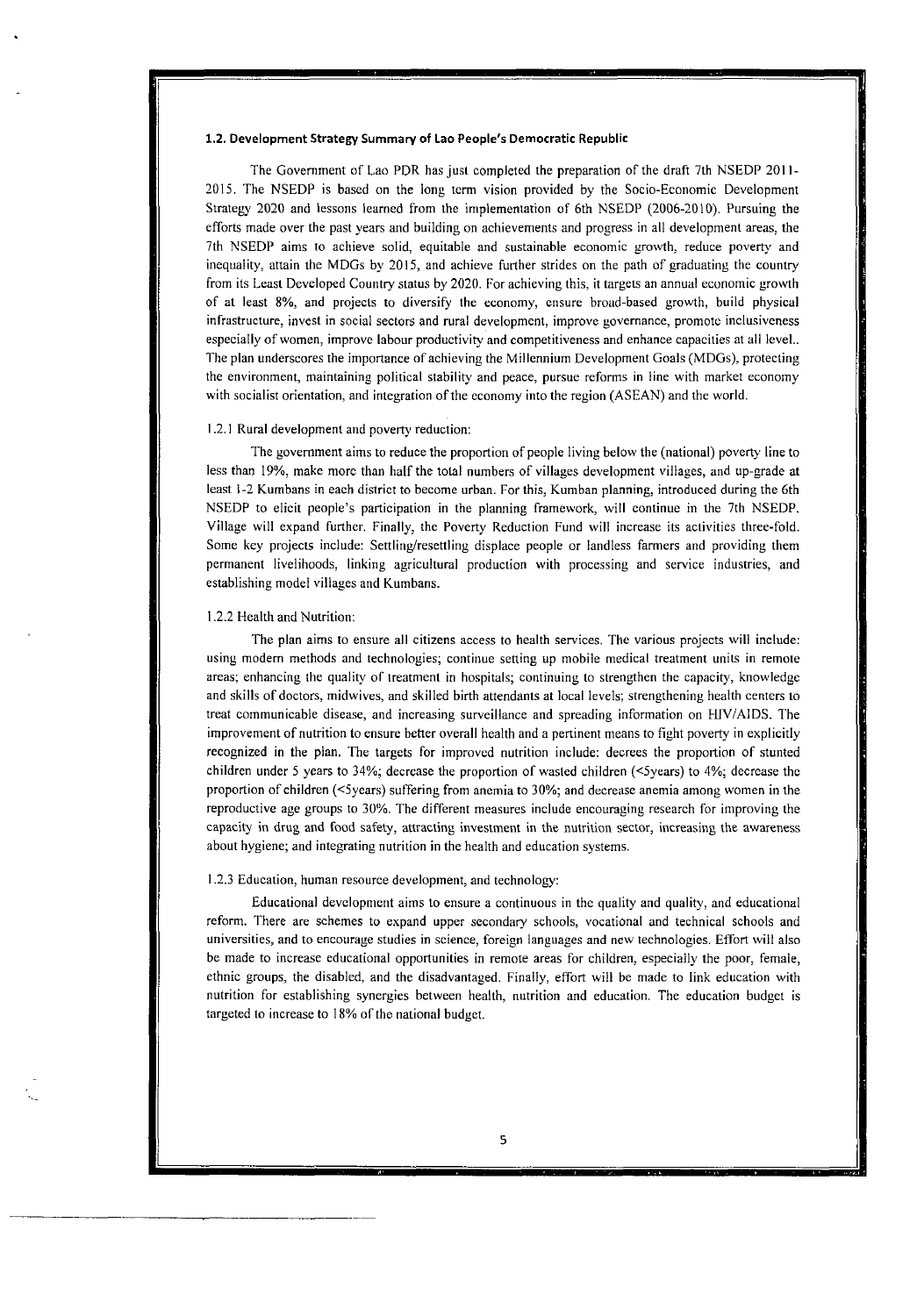#### 1.2.4 Tourism:

For developing this sector, natural, cultural and historical tourist sites and attractions, and ecotourism are to be developed. Human resources development has been identified **as** a major cliallenge. The plan aims to attract more than 2.8 million tourists annually by 2015. Some projects include: classification of tourist attraction sites. and tourism infrastructure construction.

#### 1.2.5 Finance and Banking:

- Finance: To strengthen the fiscal and monetary policy to effectively enhance the macroeconomic management and stability, increase both domestic and cxternal revenues. and efficiently use such revenue to gradually reduce the budget deficit.
- Banking: Targets include, increasing deposits to approximately 25.6% per year, increasing commercial loans by 22.6% per year, expanding micro credit. securing foreign reserves to cover imports for at least six months, and ensuring adequate loans to SMEs. For this, effort will be made to improve banking regulations and supervision of financial institutions. -

#### 1.2.6 The governance sector:

Recognizing governance to be of cross-cutting importance, the focus will be on the following areas:

- Strengthening governance authority and enhancing people participation

lmprove state's justice representative agencies and ensure that people, esp. ethnic people, truly receive benefits; actively create a bridge between the justice sysiem and actual benefits accruing to people; and expand people's participation in the monitoring and evaluation of public administration and public organizations, to improve the organizational structure of government authority representative agencies, maximize benefits to the ethnic people, and ensure that human resources are available in both, quantity and quality and lmprove coordination mechanisms, rules and principles. especially strengthen coordination between the National Assembly, government agencies and other relaied organizaiions

#### Public administration development

lmprove legislation system and simplify public administration rules and regulation, by shortening administrative procedures of both central and local level administration in order to ensure effective implementation, improve a human resource management system and make it universal system for al1 government offices across the country. Produce and upgrade government officcrs to ensure both quaritity and quality available for the national development process, improve laws of the government, law on local authority, personnel laws and other regulation and develop them to become firm references for social administration and improve organizational structure of the government and local authority to become more simplified and more rationale; actively use modern technology and innovative approaches in the administration work.

#### Laws and legal system development

Continue **to** improve the quality of the legal and justice sector through ensuring political and ethical standards for the attorneys. Effort will also be made to increase the number of attorneys at al1 levels. Focus will be on research and improvement of Iaws and legislations that have already been enforced, for them to be compliant wiih the NSEDP; and formulatc some new laws and legislations **as**  necessary to serve national developments.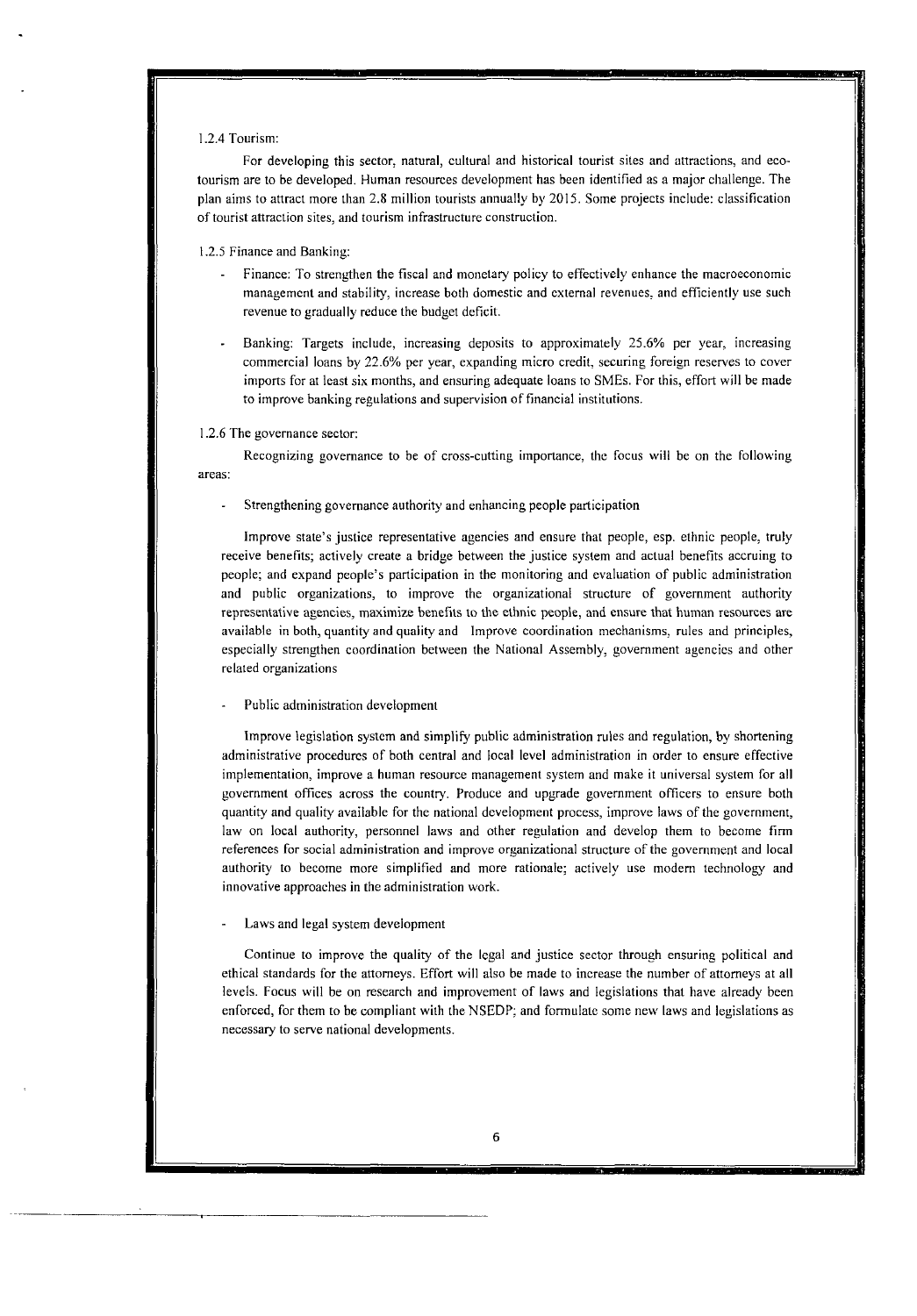#### - Sound financial management

To ensure a sound management of the public finances, the  $7<sup>th</sup>$  NSEDP aims to achieve the following targets: domestic revenue levels of 16-18% of the GDP per year, total revenue (including grants) **at** 18.20% of GDP, and budget deficit not more than 3-5% ofGDP. lncrease money deposits by about 25.6% per year, or about 39.5% of GDP.

Other Programmes: These include, regional and local level planning, making Lao PDR drug-free, continue addressing the UXO problem, youth development, **sports** and gymnastics, building solidarity among people: and mitigating other social drawbacks such **as** crime and prostitution.

#### **1.3. Strategic** Objectives **of ICP 2011** - **<sup>2015</sup>**

The ICP 2011-2015 is guided by a spirit of continuity of Luxembourg's existing development cooperation, with a strong geographical and sector concentration, is pro-poor oriented and is aligned with the National Socio-Economic Development Plan (NSEDP) 2011-2015. It also focuses on the needs of a landlocked, least developed country (LDC) aiming to meet the Millennium Development Goals (MDGs) by 2015 and to graduate from LDC status by 2020.

The ICP targets poverty reduction through support mainly to social sectors with a strong emphasis on health, education and local/rural development. The ICP also aims to respond to the growing needs of a future middle income country (MIC) in **key** economic arcas through institutional capacity building and human resources development in the banking and finance sector and in the hospitality and tourism industry.

Whereas previous ICP supported more specifically infrastructure development and provided equipment in sectors such as health (Lao-Luxembourg Maria Theresa Hospital in Vientiane Province), education (Thakhek Vocational Training School), and rural development (Bolikhan and Pakkading), the present ICP gives particular attention to consolidating these infrastructure investments. The present ICP aims to further develop these infrastructure investments in a sustainable manner through technical assistance support for institutional capacity building and human resources development, thus strengthening local governance, public accountabiliry and overall service delivery quality at national, provincial and district level.

In the health sector, Luxembourg's decade long support is being further strengthened and harmonized under the Lao-Luxembourg Health Programme (Lao/017). Similarly, education infrastructures supported in previous lCPs will be expanded to the hospitality and tourism sector with the setting up of a vocational training school (Lao 020) and an innovative public-private partnership on the banks of the Mekong River, guided by a pro-jobs and market oriented approach.

Present support to local/rural development in Bolikhamxay (Lao/021) which is strengthening capacities at a sub-national level for improved social service delivery with an emphasis on the poor, will be further strengthened with a new local/rural development project in Khammouane that will build on  $Lao/021$  and  $Lao/017$ .

In addition, support will be provided through financing UN funds and programmes that have a tangible impact for the Lao population and that build on the bilateral cooperation in health, local/rural development and education sectors.

Finally, critical cross cutting issues will be addressed with targeted support to the climate change and adaptation initiative of' thc Mckong River Commission (MRC) and will also be embeddcd in **a11** the bilateral local/rural development programs.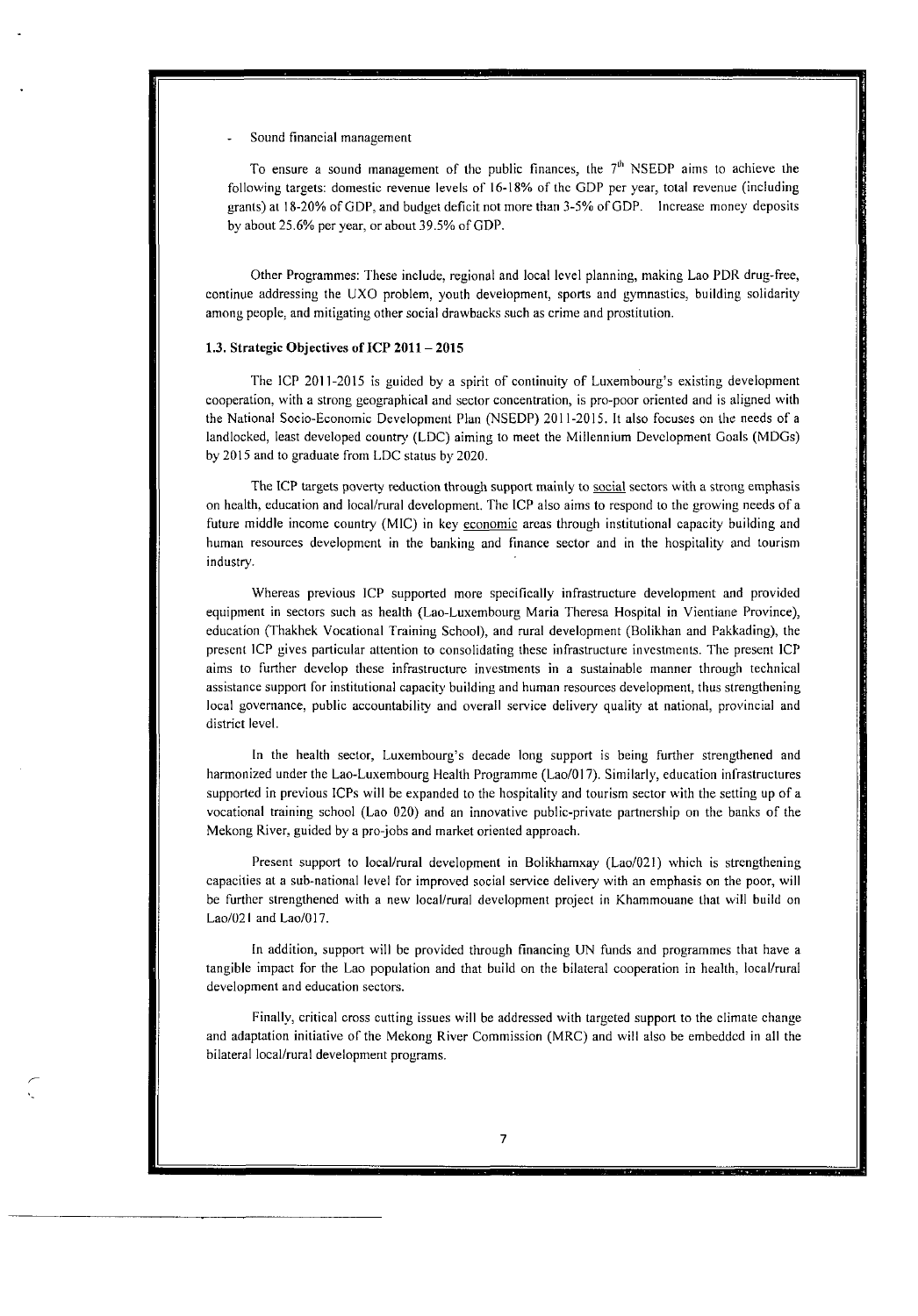#### 1.4. Past and Present Bilateral Agreements between Lao PDR and Luxembourg

- Establishment of Diplomatie Relations bctween Lao PDR and Luxembourg, signed in New York on 25 Septemher 1997;
- General Cooperation Agreement, signed in Vientiane on 18 February 2000;
- First Indicative Cooperation Programme (2003-2006, budget: 18 million EUR), signed in Vientiane on 25 November 2003;
- Second indicative Cooperation Programme (2007-2010, budget: 35 million EUR), signed in Vientiane on 19 September 2006;
- Agreement on Cooperation in the Fields of Culture, Higher Education and Research. signed in Vientiane on 16 Octoher 2007.

### **CHAPTER 2: COUNTRY ASSESSMEN'I**

**A** Cornmon Country Assessment (CCA) was undertaken in 2006 within the framework of the Millennium Declaration and the Millennium Development Goals (MDGs) as well as a range of national development priorities. All UN agencies, both resident and non-resident, have participated in this process through the United Nations Country Team (UNCT). The Government lias also played a vital role in the review process. The CCA offers a common analytical base from which the UN system, the Lao Government and all relevant development partners may identify their strategic cooperation plans in the UN Development Assistance Framework (UNDAF). The UNDAF describes the collective response *of* the UNCT to the priorities in the national development framework. The UNDAF outcomes clearly show where the UNCT can bring its unique comparative advantages to bear in advocacy, capacity development, policy advice and programming for the achievement of MD/MDG related national priorities.

The CCA includes development achievements, constraints and their causes. It analyses the current state of development in the country from the perspective of the rights-based approach which views development as part of a larger process of promoting and protecting human rights. In this way, the CCA offers a rights-based platform to support the Lao PDR in realizing a range of development goals.

Early in 2005 the UNCT in Lao PDR identified five priority areas for assessment and causal analysis. Theme groups were created for each topic including: Poverty, Food Security and Growth; Governance; Health; Education; HIV/AIDS. in addition, improvement of socio-economic infrastructure is also considered to be a priority area. Using the existing CCA (2000) as a base, the groups explored the availahle data and additional evidence to highlight the most pressing development issues within their respective themes. This compiled information was then employed to identify key development challenges or concerns. Where overlaps and commonalities are apparent in the rights based findings of each theme group, these have been summarized in the CCA Rights Overview.

Whilst recognizing that the CCA is inherently focused on gaps and development concerns, the document also seeks to demonstrate the Lao Covernment's response to cach of the challenges **as** well as examples of progress and good practice. The Covernment's cornmitment to overarcliing platforms such **as**  the National Growth and I'overty Eradication Strategy and specific planning iiistrumenls such **as** the National Environmental Strategy 2020, the Naiional Population and Development Stratcgy and the Drug Deniand Reduction Strategy (among others) clearly demonstrate concerted efforts in forrnalizing key development responses. The UNCT also acknowledges progress in a numher of specific areas (such **as**  improved gender representation in the National Assembly and reductions in iodine deficiency) as they appear in each chapter.

Each chapter of the CCA highlights progress made and measures undertaken by the Lao Government in response to the current development challenges. The document concludes by identifying the constraints and challenges to be addressed in the next UNDAF cycle. There is a focus on increasing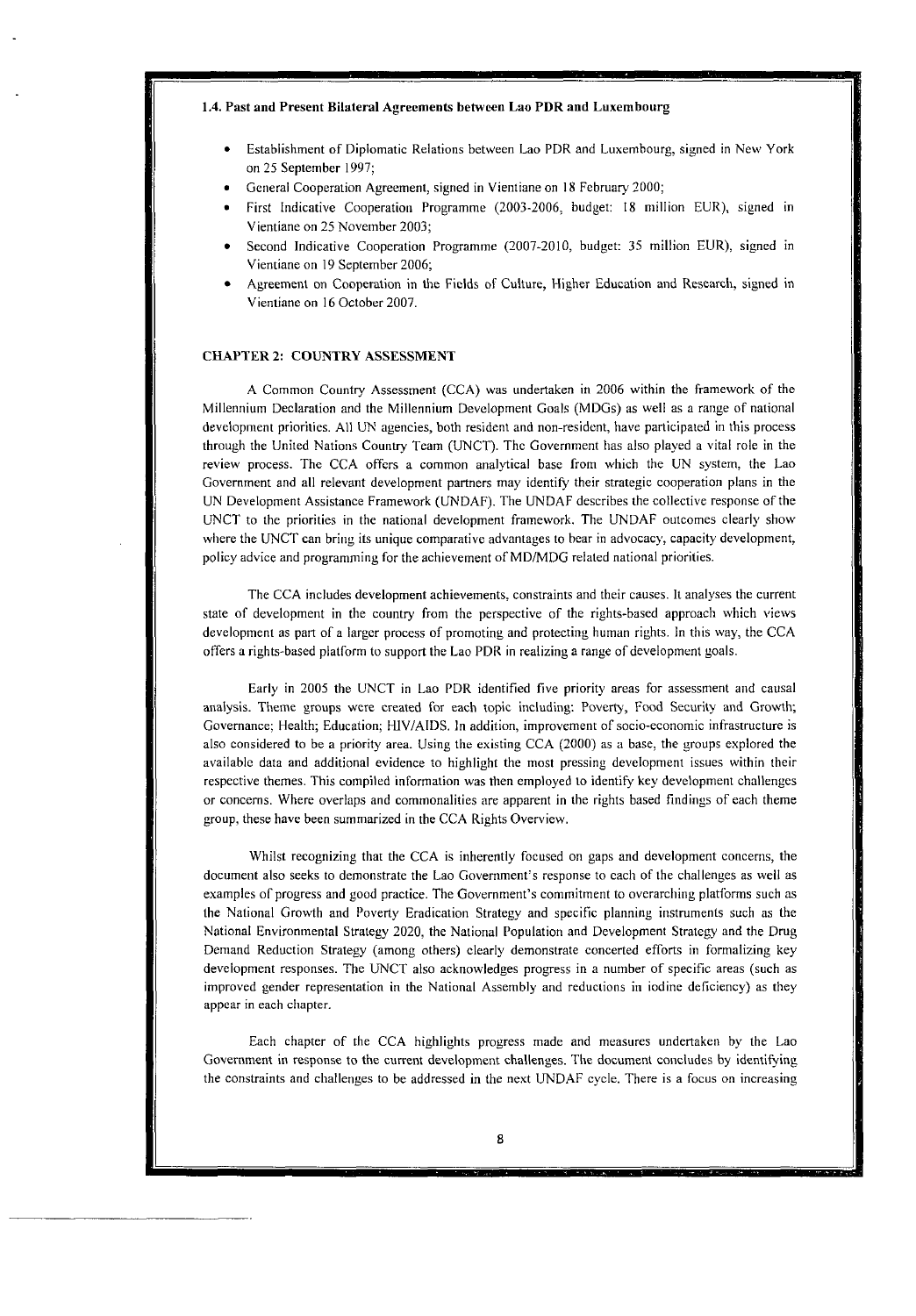awareness, increasing access, reviewing or implementing specific policy, increasing parlicipation and fostering enabling environments. Even more commonly challenges include capacity constraints such **as**  limited financial resources and insufficient monitoring and evaluation mechanisms. Perhaps most of all, challenges across the five chapters point to the need for strengthciiing human resource capacity and strengthening the implementation and application of policies.

These challenges present major obstacles for the Lao people to have their rights fiilly exercised. This CCA shows a steady progress in the overall development in the Lao PDR. Its geographic position as a landlocked country - often considered to be an economic disadvantage - has been re-conceptualised as **<sup>a</sup>** comparative advantage through the Government's policy of transforming the country into a land-linked hub. Indeed, the macroeconomic situation remains promising. In recent years the Lao PDR has experienced relatively good economic growth (6.3 percent in real GDP annually since 2002). The IMF projects an ongoing annual growth rate of 6-7 percent in real GDP between 2006 and 2010. External trade is expected to continue to grow at more than 10 percent annually.

The Government has launched its Poverty Reduction Strategy Paper, known locally as the National Growth and Poverty Eradication Stratcgy WGPES), whicli provides the framework for the country's future growth and poverty eradication programmes: wiih the overall aim of freeing the Lao PDR from the status of a least devcloped country by 2020. In the area of regional integration, the Lao PDR has progressivcly iniegrated itself into the sub-regional, regional and international economic system. It is a key partner in the emerging Greater Mekong Sub-Region (GMS) Economic Cooperation Program and an active member of the ASEAN. It is currently in the process of acceding to the WTO.

The section on Governance and Human Rights highlights the considerable progress that has been made in the reform of public administration, legislature and the rule of law. It also presents key challenges that remain to be addressed, such **as** the promotion of wider public participation in development and capacity building in the legal sectors.

Similarly, Poverty Reduction and Food Security are highlighted as continued pressing needs for the Lao PDR. The causes of concern, among other things, are limited distribution capacity, increasing population pressure on available lands and the recurrence of natural disasters. In addition, insufficient financial allocation and long-term funding for agriculture have become a major constraint. This Section also highlights the need to address infrastruciure development as **a** prerequisite for achieving the goals in other sectors.

The section on **Education** shows that over the past decade there has been a steady increase in the quality and availability of education, including vocational training. Overall net enrolment in both primary and secondary education has improved due to an increased nurnber of schools and a rising focus on rural and ethnic comrnunities. Nevertheless, despite considerable improvements, adult illiteracy remains widespread, particularly in rural areas, and the education sector is facing many critical challenges due **10**  insufficient funding and limited teaching resources and training facilities.

The Health Section reveals that although the number of public health facilities has increased due to infrastructure developments and capital expenditure, access to adequate health services remains a primary concern. In general, the health care system is underdevelopcd and under-funded, and health workers have inadequate skill levels, both of which directly contribute to quality shortfalls across the health system. This Section also outlines the leading causes of morbidity and mortality as well **as**  addressing the issue of inadequate healthcare staffing, which constitutes a major constraint in the provision of decent health services.

The final Section on Cross-Cutting Issues presents the ongoing efforts of the Lao Government to address overarching concerns such as HIVIAIDS, UXO and Drug Control. Some key constraints and needs are also highlighted.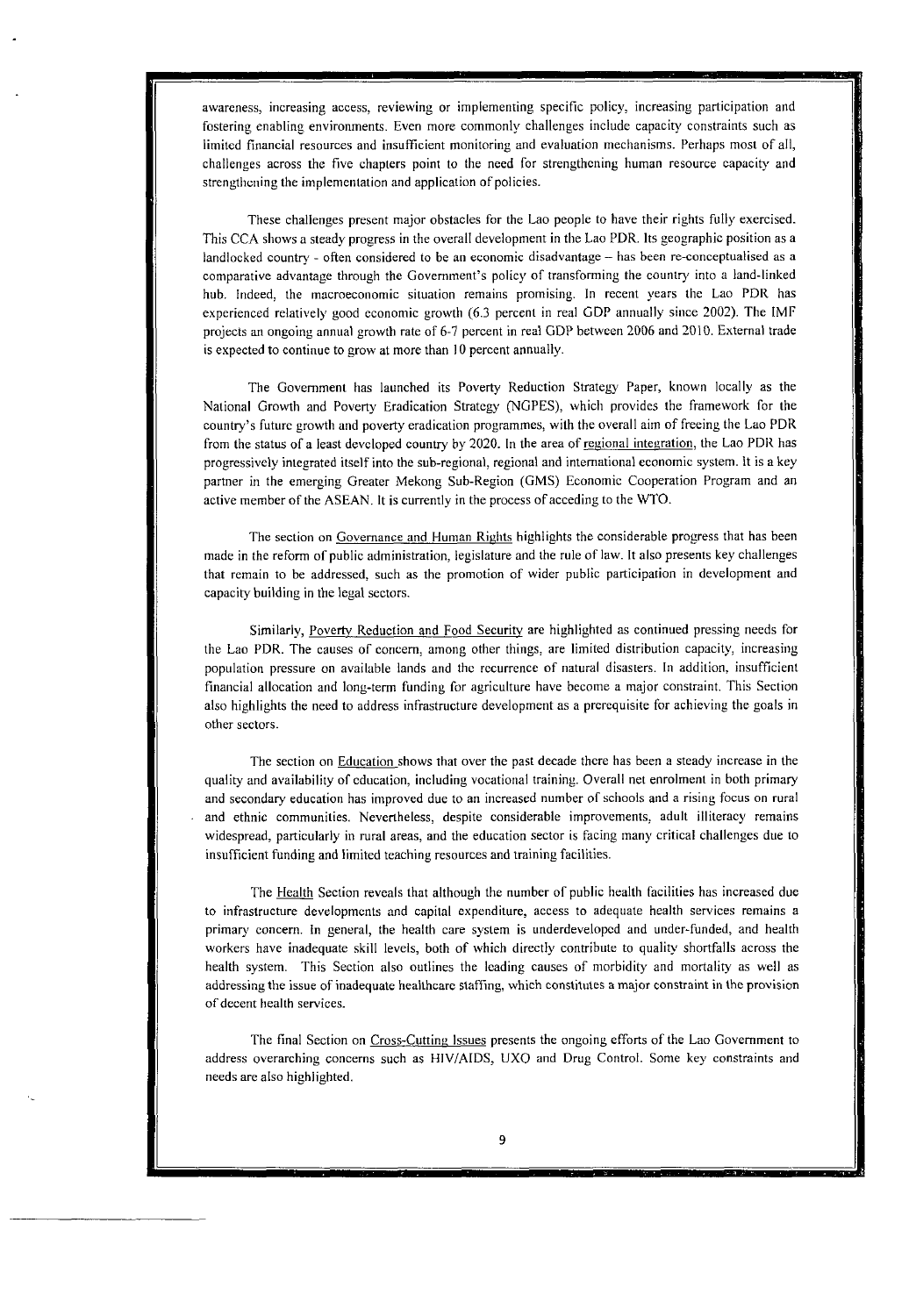#### **CHAPTER 3: STRATEGIC AREAS OF ICP 2011-2015**

#### **3.1.** Intervention mudalities

Luxembourg's Development Cooperation, through its multi-ycar Indicative Cooperation Program, supports bilateral projects and programs, implemented i.a. by Lux-Development, the Luxembourg agency for development cooperatioii. **It** also supports multilateral partners, such **as** the UN system and the European Commission. It co-funds accredited Luxembourg NGOs which are active in development cooperation in Lao PDR.

#### 3.1.1. Bilateral cooperation

Bilateral cooperation is implemented i.a. through Lux-Developmeni (LD): which has a longstanding expertise in the dcveloping world and in Lao PDR in both sort and hardware project and programs. The bilateral cooperation represents the major part of Luxembourg's development activities. Luxembourg's bilateral presence has been strengthened since 2009 with the expansion of the LD office in Vieniiane.

#### 3.1.2. Multilateral cooperation

The multilateral component of the ICP represents up to 20% of the overall budget. As per the recommendations of the ICP II mid-term review, Luxembourg will seek a more coherent and coordinated approach with its traditional multilateral partners in Lao PDR, such as UNICEF, WHO, UNFPA and WFP by seeking io support health activities building on and expanding the ouireach of the Lao - Luxembourg Health Programme (Lao/017). ILO remains a partner in regard to the extension of health insurance to ensure access to health care for al1 Lao citizens. Continued support will be provided 10 the UXO Lao programme in partnership with LJNDP and on research for WFP's P4P pilot initiative in support of smallholder farmers. Support to good governance focuses on the UNDP/UNCDF Governance and Public Administration Reform Project (GPAR), in particular its District Development Fund (DDF) component.

This ICP will also give special impetus to environment protection at a regional level by providing support to the Mekong River Commission (MRC) Climate Change and Adaptation Initiative for the period 2010-2015.

#### 3.1.3. Cooperation with NGOs

The Government of Luxembourg encourages Luxembourg NGOs ta work in Lao PDR and continues its cooperation with NGOs already active in the country. The present ICP will be shared with Luxembourg NGOs and will be taken into account when analyzing funding requests submitted by these NGOs.

#### 3.1.4. Program Support

Program support **is** provided through the supply of qualified human resourccs for development cooperation. This encompasses Junior Professional Officers to UN agcncies or Junior Experts to the Europcan Union delegation, United Nations volunteers, aid workers and related professionals and interns.

#### **3.2.** Prioriîy sectors

Rural and local development remains a high priority to reduce the social and economic gaps between rural and urban populations by achicving improved and sustainable capaçities at provincial, district and commune levels for improved service delivery. The ICP concentrates its efforts in the two geographic target rural areas of Bolikhamxay and Khammouane. While adopting a pro-poor approach aimed **at** improved service delivery capacities, the ICP will pay increased attention ta specific needs of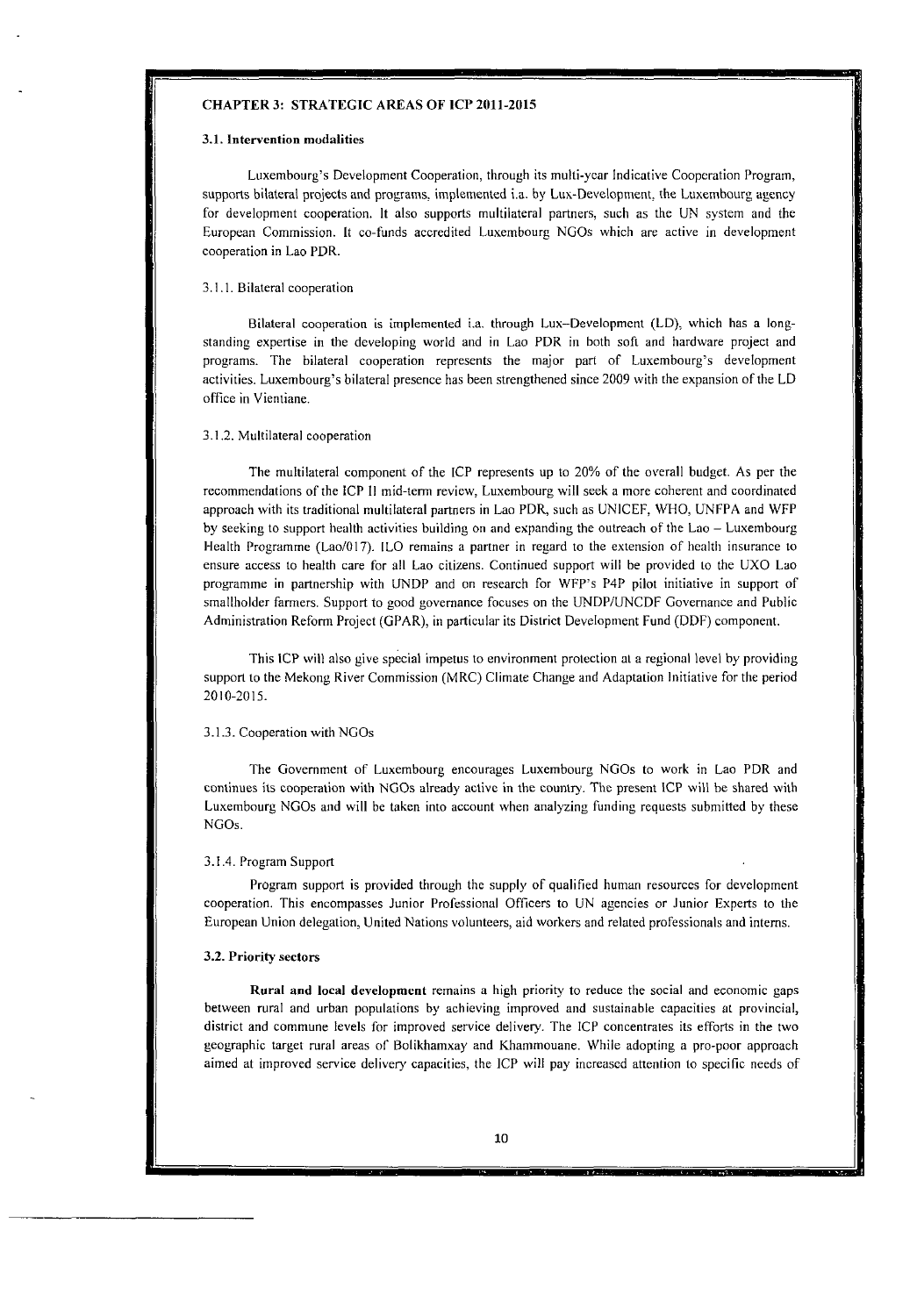ethnic minorities in these two provinces. Support to rural development and the health sector is also provided through the support to the UXO Lao program.

In the health sector, Luxembourg **lias** been gradually consolidating its action to sliape the Lao-Luxembourg Heath Sector Support Program wiih a budget of EUR 16.75 million. With a geographic focus in assisting provincial and district health authorities in Bolikhamxay, Khammouane and Vientiane provinces in achieving more effective and efficient health services in accordance with national policies, strategies and plans, the programme supports the implementation of prioriiy health programmes and further strengthening of health systems as well as its financing. In an effort to contribute to the reduction of the current infant and materna1 mortality rate throughout the country, the programme will also support the implementation of the recently adopted MNCH service delivery package, whicli includes support for the EH.

In addition the programme assists in the establishment and management of health technical services in five selected provinces. The programme aims also to help elaborating appropriate health care financing and insurance systems at different levels that may device the roadmap for the establishment of a universal health care coverage.

In the education sector, ICP support will concentrate on vocational training and human resource development, especially in the hotel and hospitality industry and in finance & banking. The overall development objective is to increase the adapiability of current and future generations to the prolound and rapid economic transformations in Lao PDR and to combine access and inclusiveness with relevance and quality of the vocational education and training system.

In the hotel and hospitality industry, Luxembourg's commitment to the Lao National Tourism Authority will continue in view of strengthening further the vocational training system for tourism and will reach anoiher level with the set up in the heart of Vientiane of a Hospitality and Tourism Training lnstitute which will significantly contribute to Lao PDR's economic growth and poverty alleviation via hospitality and tourism development and with an innovative approach of a public private partnership for a Hotel 10 be built and operated on the school site.

The ICP will keep in focus on skills and knowledge sharing program in the finance and banking sector in partnership with the Luxembourg Agency for Transfer of Financial Technology (ATTF). This program will focus on the prioritics set out in the SEDP 201 1-2015 and will respond to the necds of an emerging market economy in support of banking sector reforms, new regulatory frameworks and fast growing capital markets, and with the final aim to support Lao PDR in its efforts tojoin the WTO.

For the governance sector, Luxembourg and Lao PDR havc agreed tojoin forces to strengthen the rule of law through legal University education which main beneficiaries are lecturers and siudents of the Faculty of Law at the Vientiane University. This project will focus on two main areas, (i) academic ihrough thc improvement of the Faculty's teaching quality and (ii) institutional and organizational capacity in the areas of management, effectiveness and sustainability through institutional strengthening and the construction of the dormitories and the main faculty building. The project will also contribute to ensure sustainability of achievements of the previous Swedish International Development Agency (SIDA) funded support to the Faculty of Law.

#### **3.3.** Geographic focus

Luxembourg will focus its support in the provinces of Vientiane, Bolikhamxay and Khammouane and in Vientiane Capital. Additionally, activities can be implcmented in **a** limited nurnber of otlier provinces.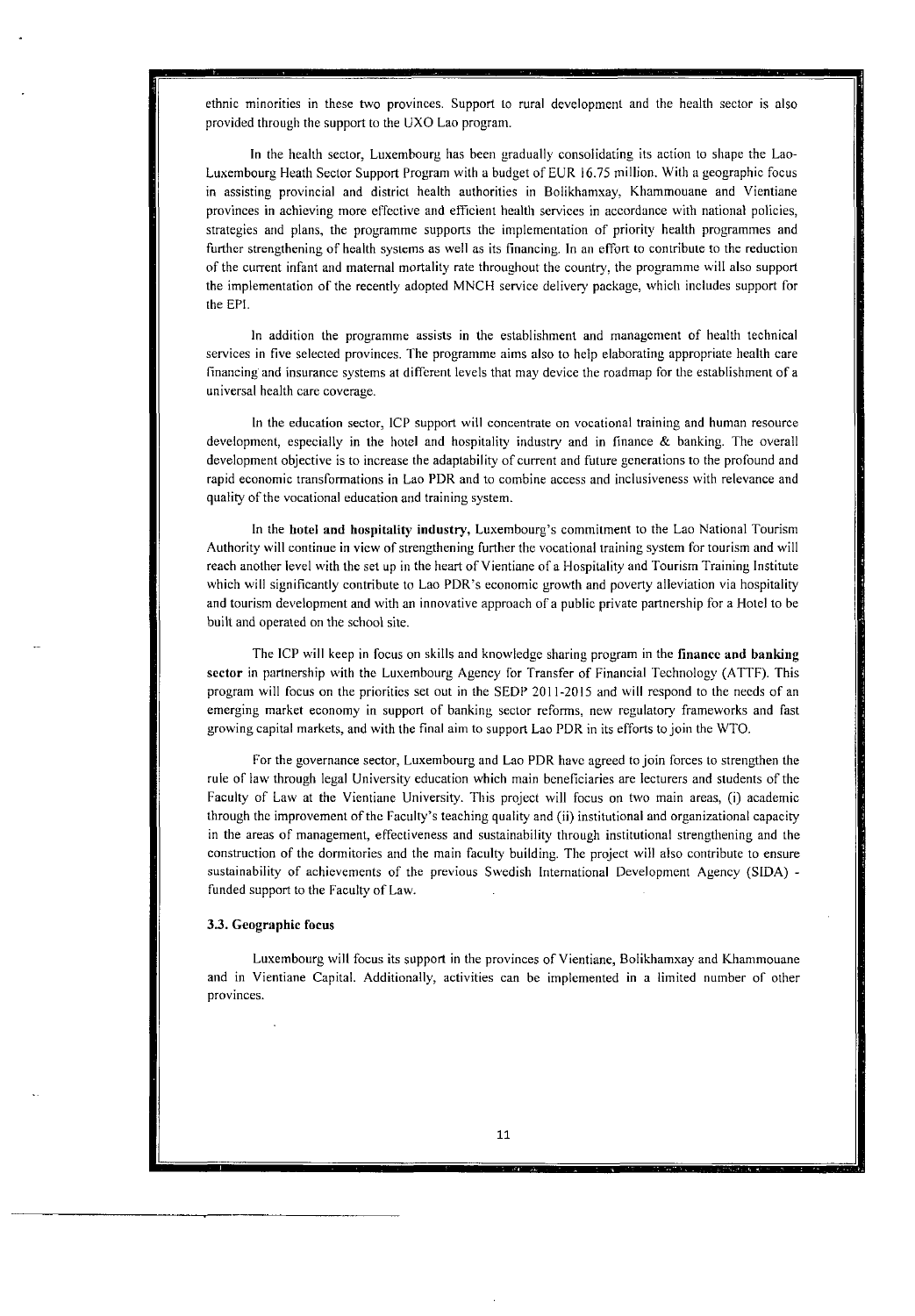#### *3.4.* **Capacity building**

The majority of the total ICP budget will be spent at sub-national levels. The key concern will aim at strengtliening capacities **ai** the sub-national levcl by providing Technical Assistance support to provincial and district technical institutions enabling them to providc improved service delivery.

Projects and programmes will have a strong Technical Assistance component to further strengthen decentralization, participation and empowerment, considered to be key themes in the Lao national poverty targeted programs.

Human resource development activities in the education (especially vocational training) and hcalth sectors will specifically pursue improved administrative, operational and financial management skills.

In the finance and banking sector, capacity building activities will be pursued in the form of a skills and knowledge sharing program in response of emerginç economy needs.

## **CHAPTER 4: CROSS-CUTïMG ISSUES**

#### **4.1. Gender**

In reference **IO** MDG 3 and 5 and to the principles of the Paris Declaration on Aid Effectiveness, which recognize the bonds between aid effectiveness, effectiveness of development and equality manwoman, the two parties take into account gender issues in **al1** their projeçts and programs. The "Gender" strategy paper of the Luxembourg Cooperation is used as an orientation and the main areas of cooperation with regard to gender issues are identified during the strategic dialogue between Parties, in particular during Partnership Commissions. Cender equality will be integrated during identification, formulation, implementation and evaluation of projects and programs. Specific actions in favour of one or the other gender can be financed by Luxembourg's cooperation and the equality man-woman can be the subject of a specific evaluation.

Gender equality in Lao PDR **is** guaranteed in the 1991 Constitution and promoted further in a number of specific laws, most notably the 2004 Law on Women's Developnient and Protection. The government of the Lao PDR puts considerable efforts to encourage, promote and protect the legitimate rights and interests of Lao women in al1 fields: political, economic, social, cultural and family **as** provided for in the policy of the government, the Constitution and laws. The National Commission for the Advancement of Women (NCAW) has been established by the government of Lao PDR. The Commission chaired by a deputy prime minister has given responsibilities to the line ministries, organizations and provinces to draw up strategies and plans of action in order to mainstream gender into al1 sectors at the central, provincial, district and village levels under the leadership of NCAW.

Al1 projects and programmes in the present ICP promote the implementation of these policy commitments made by the Lao PDR. Specific gender analyses will be conducted in rural/local development projects and programmes during participatory rural appraisals.

#### **4.2. Governance**

In partnership with their multilateral partners and civil society and in reference to the strategy "Governance for development" of the Luxembourg Cooperation, the two parties promote during identification, formulation, implementation and evaluation of projects and programs:

- citizen's information and socio-economic and political participation, while paying an special attention with the most vulnerable groups, in particular women, children and ethnic groups;

- social and cultural dynamics likely to favour participatory processes;

- the process of decentraliration, in particular through **the** reinforcement of local capacities and local governance;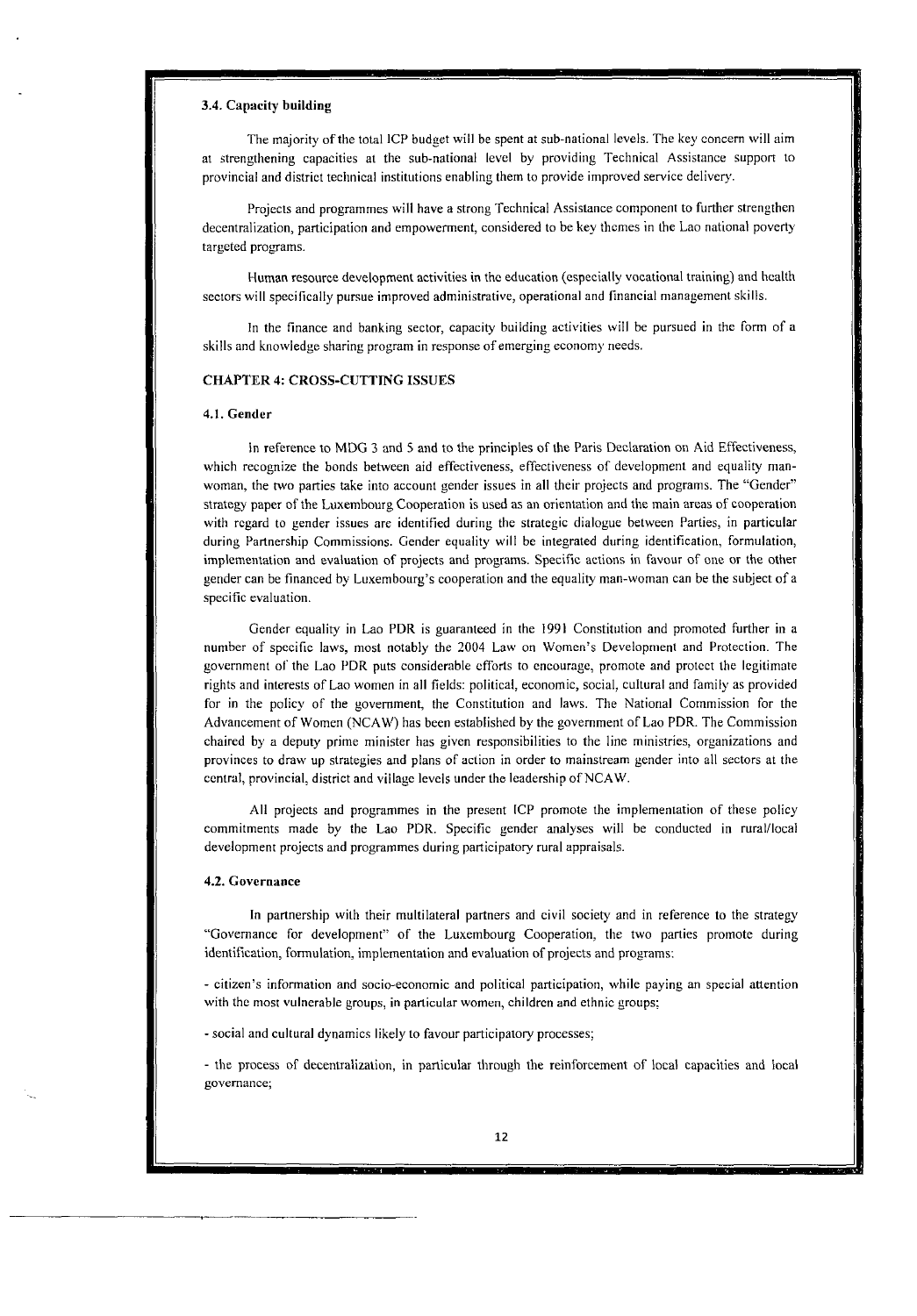- local and central government responsihility;

- the sustainable management of the natural resources.

Projects like Lao 023 (Rule of Law), Lao 021 Bolikhamxay livelihood improvement and governance programme) and the future Khammouane rural development program specifically favor efforts to improve governance and, more specifically public administration in order to ensure that citizens are able to fully participate in social and economic lire and henefit from good quality services in hcalth care and education.

## **4.3. Environment and Climate Changc**

In reference to the Kyoto Protocol (1997), to MDG 7 and to the Copenhagen Agreement (2009), the two parties promote policies in favour of sustainable development, safeguarding of natural resources and hiodiversity, adaptation to climate change and natural disaster risk reduction. The two parties favor interventions that maximize environmental and social henefits on a local and global level. For this purpose, the strategy paper "Environment and climate change" of the Luxembourg Cooperation is taken into account during identification, formulation, implementation and evaluation of projccts and programs, including in procurement. Where appropriate, environmental impact assessments will be undertaken.

The Luxembourg Cooperation can assist the Lao PDR to identify interventions which preserve natural resources and fall under the adaptation efforts to climate change. It can also support Lao PDR with regard to capacity building for institutions responsible for clean development mechanisms. Technology transfer, access to environmental information and collaboration with research centres can be under consideration for this purpose.

Protecting thc environment and sustainahle use of natural resources in Lao PDK is vital for poverty reduction and economic growth. Studies reveal that some **80** percent of the Gross National Product (GNP) directly derives from natural resources. Hydropower, agriculture, timher production and tourism depcnd to **a** very large extent on natural resources. Over 80% of the poor in Lao PDR live in rural areas practicing agriculture and hence completely depend on natural resources for their survival.

Climate change is a threat to both economic and human development in Lao PDR and in the region and Luxembourg supports Lao PDR's efforts for a long-term climate change strategy by supporting *inier dia* the Mekong River Commission's (MRC) Climate Change and Adaptation Initiative 2010 - <sup>201</sup>*5.* 

## **CHAPTER 5: PARTNERSHIP, COMPLEMENTARITY AND COHERENCE**

#### **5.1. Complementarity with other donor interventions**

Luxembourg development cooperation actively pursues complementarity by coordinating with the international donor community on **a** regular hasis through technical working groups, missions and the annual Round Table meeting. On an EU level; in accordance with the EU Code of Conduct, Luxembourg actively participates in the development coordination meetings to ensure complementarity and pursue the division of labour agenda among EU member States and the European Union delegation.

The ICP strongly favors complementarity between its bilateral and multilateral components by engaging in partnerships with the UN system and the European Union delegation. Projects and programmes also cooperate with other hilateral donors in specific areas.

The ICP actively pursues synergies with the UN system, channeling up to 20% of its support via UN funds and programmes, in sectors and areas in which the latter have **a** so-called "comparative advantage". Luxembourg development cooperation will team up with UNFPA, WHO, UNICEF and WFP in the health sector under the REACH umhrella to address Materna1 and Child Healtli (MCH). In the area of local and rural development, Luxembourg collahorates with IFAD in order to hetter respond to the needs of the rural poor.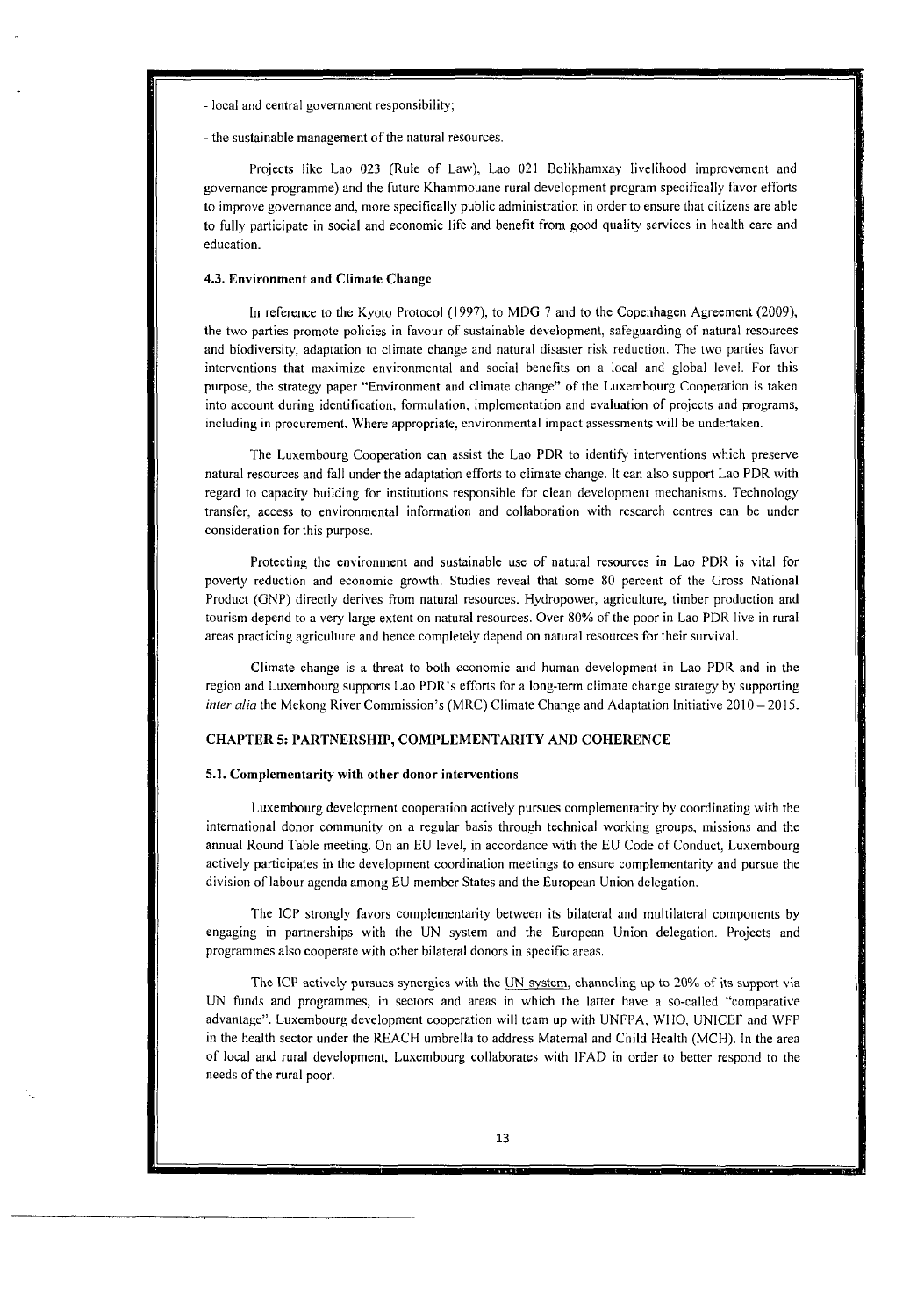#### 5.2. Partnership and progress towards harmonization

The common goals of cooperation agreed upon between the two Parties will follow the major principles of development cooperation, as defined in the Paris Declaration on Aid Effectiveness (2005), in the Accra Plan of Action (2008) and, for Luxembourg, in the Code of Conduct of the EU on Complementarity and Division of Labour in Cooperation Policy (2007):

Ownership: Activities will be in line with national policies, in particular the NSEDP and relevant sector policies. The sectors of concentration are defined in the regular dialogue between the two governments, including the Partnership Commissions.

Alignment: Activities are systematically based on requests expressed by the Lao Government, and are consistent with national policies, strategies and action plans. Special attention is paid to the reinforcement of capacities of Lao institutions, and to the use of national systems insicad of parallel implcmentation structures.

Harmonisation: At al1 levels of implementation of the ICP, an improved coordination of developmeni partners is essential. Existing coordination mechanisms will be reinforced and. as far as possible, common **analyses** and implementation procedures will be encouraged.

Managing for Development Results (MfDR): The ICP takes into account the MfDR strategy that focuses on using performance information io improve decision making. MtDR involves using practical tools for strategic planning, risk management, progress monitoring, and outcome evaluation. The ICP will follow in particular five principles of MfDR: (i) focusing the dialogue on results at **al1** phases of the development process, (ii) aligning programming, monitoring, and evaluation with results, (iii) keeping measurement and reporting simple, (iv) managing for, not by, results, and (v) using results information for learning and decision making.

Delegated cooperation mechanisms and operational partnerships: Where appropriate, delegated cooperation and operational partnership agreements will be encouraged.

The Ministry of Planning and Investment acts as the principal body for guiding, coordinating and managing ODA and plays a key role in formulating, monitoring and evaluating ODA funded projects and programs within the preseni ICP. Regular formal and informal bilateral consultations take place in order to monitor aligiiment of ICP projects and programmes with national and sector policies and strategics **as** well as national procedures.

Luxembourg actively participates in the annual Round Table Meeting, co-chaired by MPI and the UNDP, which provides a foruni for discussions between the Governmcnt of Lao PDR and **its** development partners on economic policy issues, strategies for reducing poverty, and ODA effectiveness.

Luxembourg also supports the Aid Effectiveness agenda in Lao PDR by actively participating in EU wide efforts in *donor nmpping* and pursuing *Division of Labour* via transfer of competencies agreements with the EU.

In line with the Vientiane Declaration on Aid Effectiveness, institutional development and organisational strengthening within projects and programmes will be further developed during ICP 201 1- 2015. Results Based Management syçtems and procedures will be further enhanced to guarantee compatibility between project/programme indicators and Lao PDR Government development indicators. Furthemore, during implementation of projects and programnies, specific attention will be given to the development of output and outcome indicators for institutional development and organizational strengthening, thus providing the means to assess the performance, in terms of cfficiency and effectiveness, of the Technical Assistance support provided within the different projects and programmes.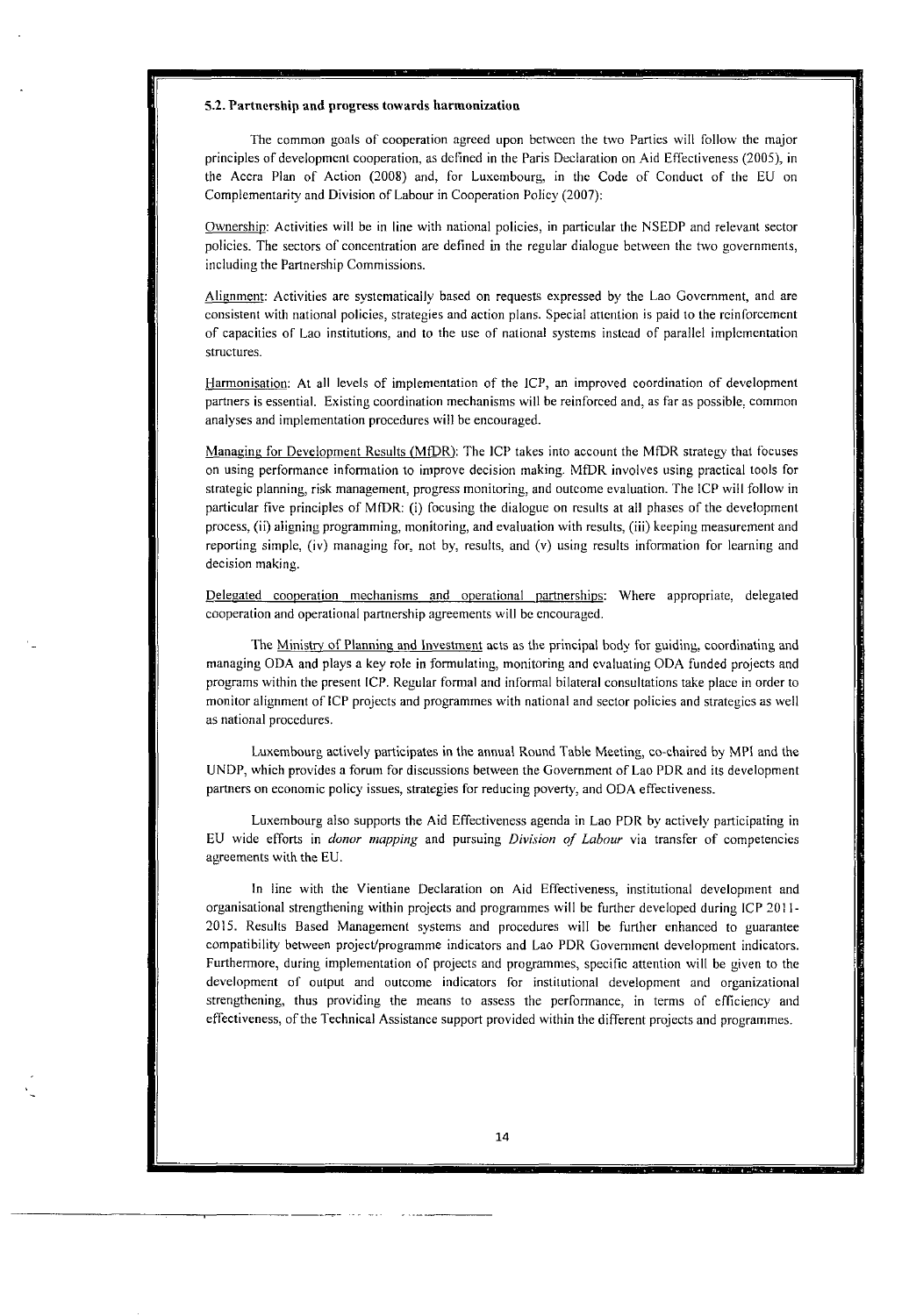#### **5.3.** Analysis **of** policy coherence

The parties will supervise the coherence of their national policies in order to advance the shared developmcnt objectives and in order to avoid any negative impacts on their cooperation activities. The policies concerned include trade, environmeni and cliniate change, agriculture, the social dimension of globalisation, employment and decent work, migration, research and innovation, information technologies, transport and energy. Each party will inform the other of possible inconsistencies in order to discuss possible impacts on the implementation of the ICP, in particular during the bilateral Partnership Commissions.

## **CHAPTER 6: PROGRAMMING AND MONITORING OF ICP 2011 - 2015**

### **6.1.** Budgetary and financial **planning**

The implementation of the program **is** hased on an indicative amount of **50** million Enros over a five-year period.

This hudgei will cover **al1** activities decided jointly witliin the framework of the ICP and thus in the respect of the priorities of the NSEDP. Commitments and disbursemcnts of the indicative budget will be equally halanced over the duration of the ICP. The indicative budget will be spent as far as possible during the years 2011-2015, but remaining activities can also be implemented beyond this date. Actual figures can he adapted over the duration of the ICP, taking into account the implementation of the ICP and the evolution of the government of Luxembourg's general developmcnt cooperation budget.

#### **6.2.** Monituring **and** Evduation

The **hvo** parties will convene evcry other year high level Partnership Commissions to monitor the ICP. In addition, formal and non-formal consultations between MPI and the Luxembourg Development Cooperation will take place on a regular hasis.

Luxembourg Development Cooperation actively participates in international donor community events to monitor the ICP in view of national and international developments and commitments.

The two parties will specifically monitor that the principles of results-based management, as promoted in the Vientiane Declaration, will be integrated in projects and programmes with the objective of gradually and fully aligning projectlprogramme indicators **to** MDGs indicators. Technical staff involved in project/programme implementation will continue to benefit from results-based management training activities.

MPI and the Luxembourg Development Cooperation have made efforts to dcvelop a more consistent approach to monitor project and programmes. A major result of theses concerted efforts is an improved monitoring system of ICP projects and programmes hy defining clear guidelines for Steering Committees, in line with the principles of the Vientiane Declaration. These guidelines will he applied in **al1** projects and programmes and sliall thus permit a grcater coherence in monitoring hilateral projects/programmes at a central level between both Governments, while at the same time promoting local ownership and empowerment. For ease of reference the Guidelines are attached to the present ICP.

In addition the Hanoi Development Office will ensure a closer monitoring and evaluation of hilateral and multilateral projects through regular field visits.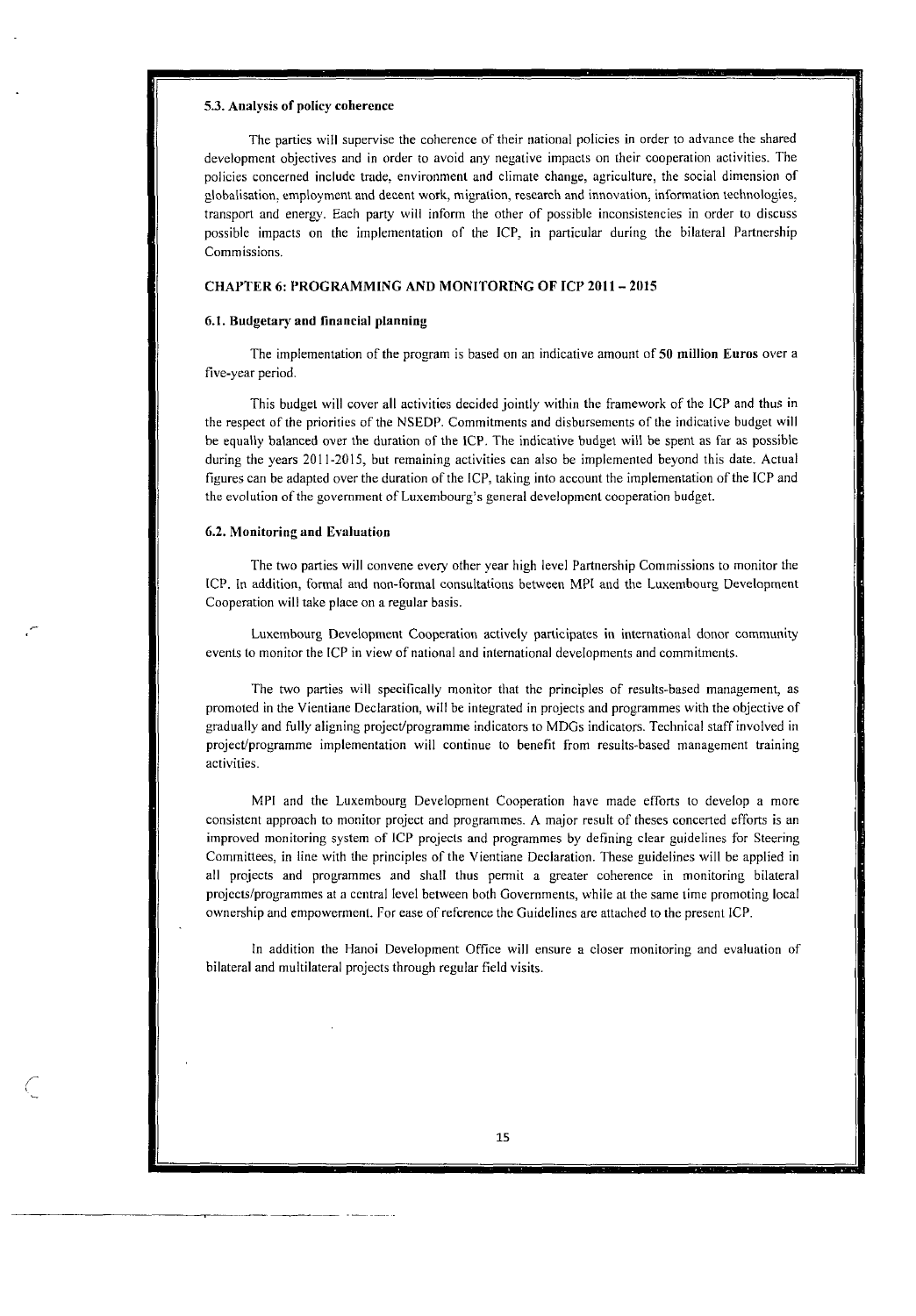## *6.3.* **Mid-Term Revien**

**A** mid-term evaluation of **the** ICP will be conducted to assess the success of its impleinentation and propose adaptation measures if needed. The mid-term evaluation is carried out by an independent consultancy Company, selected aficr a tender process to be initiated by the Luxembourg Party. The terins of reference of the mid-term evaluation will be joiiitly eiaborated by Luxembourg and Laos. **A** restitution of the mid-term evaluation will be presented to both parties at a meeting in Laos.

## **6.4. Study Fund**

The Lao - Luxembourg Study and Consultancy Fund - witli an indicative budget of **1%** of the general ICP budget ~ is establislied **ta** finance, in full **or** in part, consultancies in order to undertake studies. missions, seminars, workshops, study tours and other services in the framework of the development cooperation between Luxembourg and Lao PDR. The beneficiaries of the outcome of the consultancies will exclusively be Lao government agencies and organisations.

Vientiane, 4 March 2011

For the Government of **the Grand Duchy of Luxembourg** 

avov

**Marie-Joséc Jacohs Minister for Development Cooperation and Humanitarian Assistance** 

**For the Govemment of the Lao People's Democrdtic Republic** 

**Sinlavong Khoutphaythoune Minister of Planning and Investment**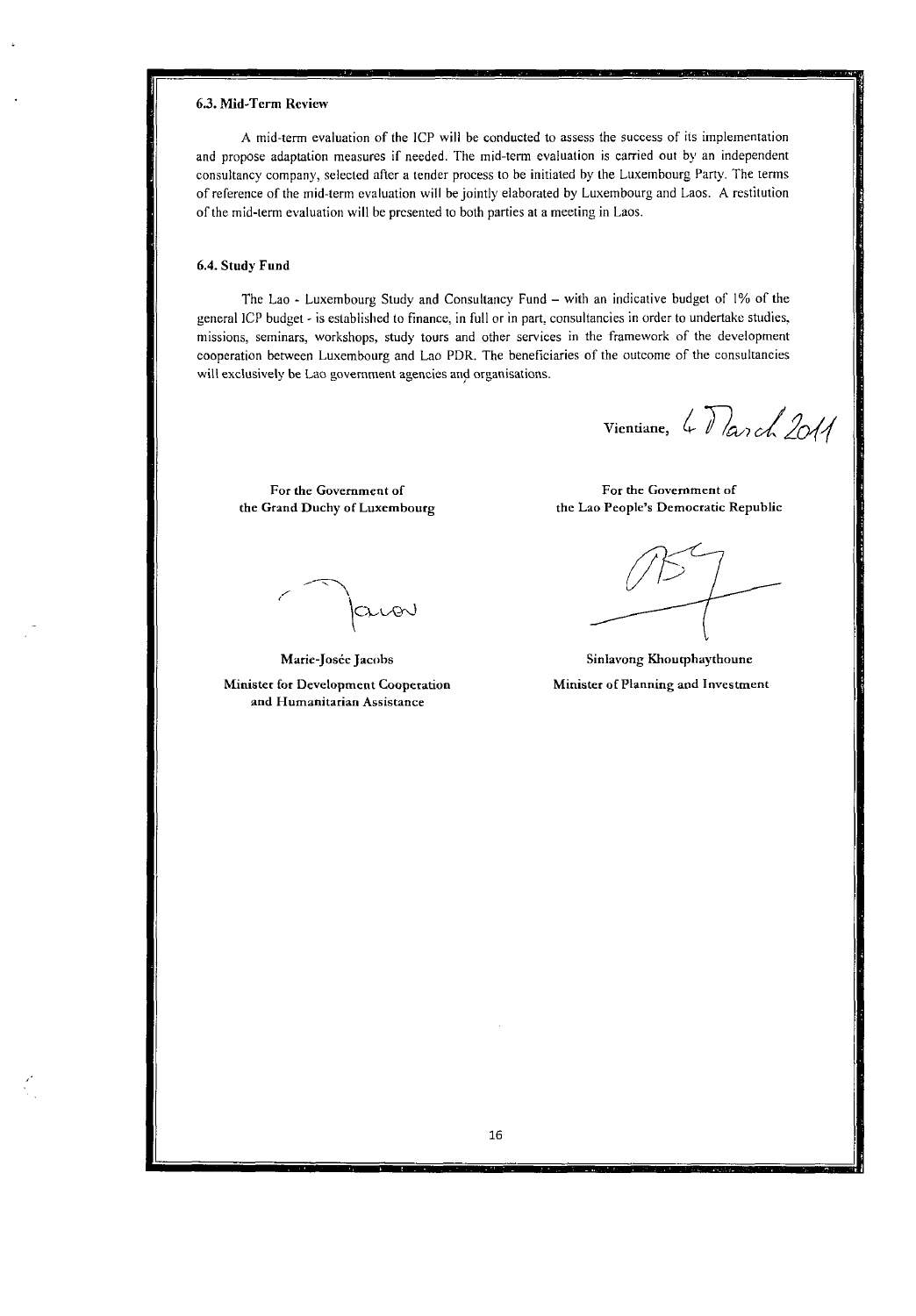## **APPENDICE A: Country Assessment**

During the  $6<sup>th</sup>$  NSEDP, the annual economic growth was 7.9% (with agriculture and forestry growing by 4.1%, industry 12.5%, and scrvices 8.4%), and GDP per capita reached US\$ 986 (2010 estimate). This brought about a shift in the composition of' the GDP: the share of agriculture fell to 30% (from about 45% five years earlier), and the non-agriculture share rose to 70%. Inflation has been low' on average at single digit. *In ugriculfure:* rice production in 2009 stood at 2.9 million tones, and there was diversification in crop composition, with sugarcane, industrial tree plantations, corn, cassava and sweet potatoes having a visible presence, in addition to 3-5% growth in livestock and fisheries. in *ihe energu secior,* at the end of the 6'" plan power generation capacity stood at about 1,869 Megawatts. Private investment in the power sector during the plan was about US\$ 2,996 million. More than 95% of the districts, 60% villages and 71% households now have access to electricity. in the mining and minerais sector, the value addcd has increased by 14% annually during the plan and its share in the GDP has risen to 9.5% from almost negligible earlicr. In manufacturing, production rose at an annual average of 9.4%. The sectors that grew significantly are garments, handicraft; construction, and food processing. In services, tourism and retailing made considerable progress. On the social side, the proportion of people below the poverty line reduced to about 26% in 2007-08, a 3% fail each year since the last two decades. In the education sector: primary schools have increased, and children's enrolment rate in the age group 6-10 years increased from 84.2% in 2005 to 93% in 2009-2010. In the health sector, clean water has reached **78%** of the total population, and hygienic latrines 52% of the population. *7'0 promoie sociui developmeni,* the plan identilied 47 priority districts, for which there were special programmes of infrastructure development, income generation and human development introduced, aimed at reducing poverty. Additionally, Kumban (village groups) planning has progressed rapidly, which has brought in a component of people's participation in development planning. The  $6<sup>th</sup>$  NSEDP has achieved most targets it set for itself. However, the country faces many challenges for the 7<sup>th</sup> Plan. The key ones are, facilitating a more visible shift of workers from farm to non-farm sectors, scaling-up the quality of human resources, addressing environmental issues, improving the quality of governance, and having transparent management of the natural resource-based economy for the larger benefits of the Lao people. The economy also must be prepared to face the possible impact of an international economic downturn, and mitigate the impacts of climate change.

The directions of the  $7<sup>th</sup>$  Five-Year Social-Economic Development Plan are as follows:

- 1. Ensure continuation of national economic growth with security, peace and stability, and maintain a GDP growth rate of at least 8% annually and GDP per capita to be at least USD 1,700 at the end of the plan.
- 2. Achieve the Millennium Development Goals and poverty reduction by 2015, adopt appropriate technology and skills, and create favourable conditions for graduating the country from LDC status by 2020.
- 3. Ensure sustainability of development by emphasising on the links and balances between economic development, cultural and social progress, natural resowces preservation, and environmental protection.
- 4. Ensure political stability, peace and an orderly society.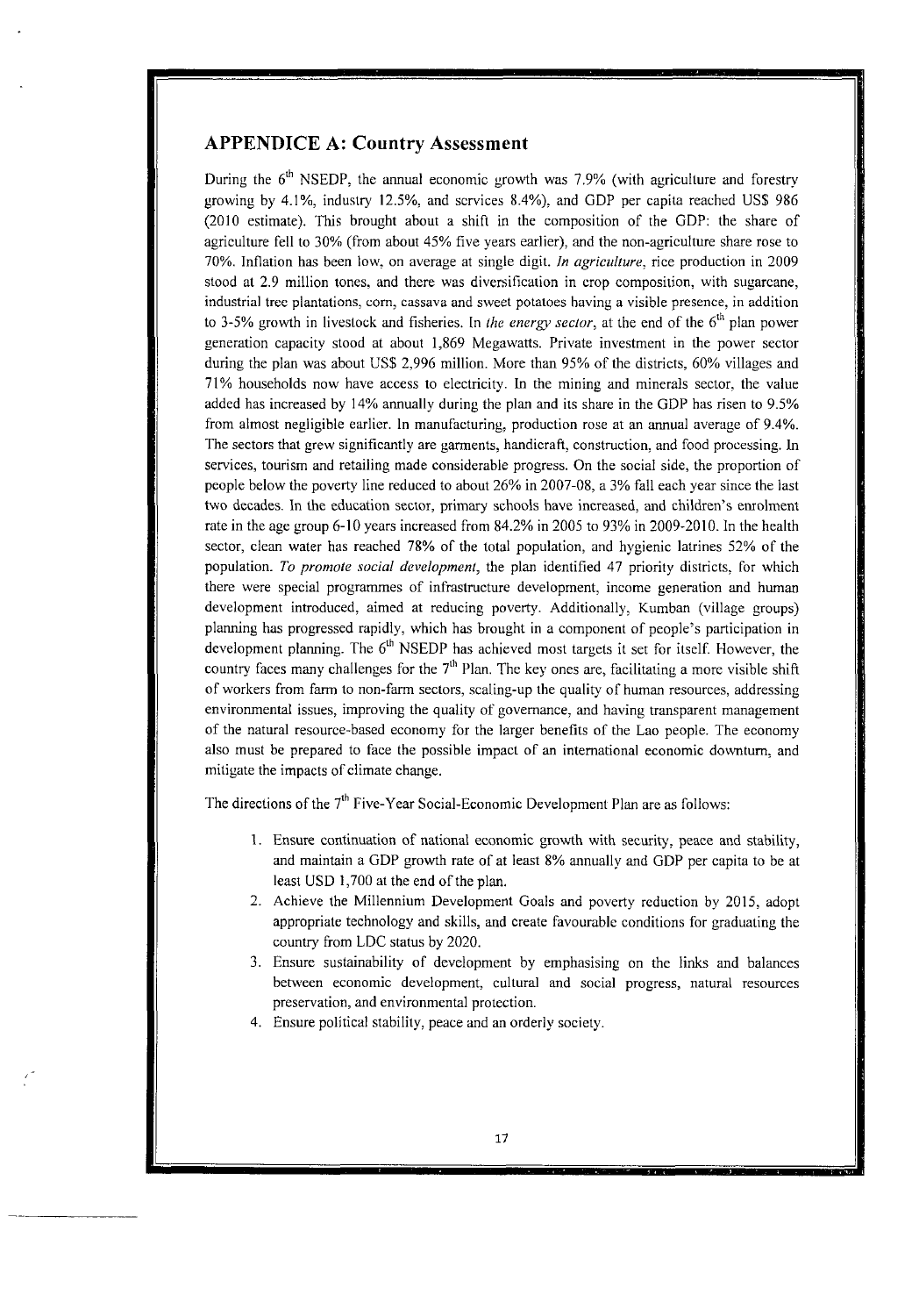## **APPENDICE B: Sector Analyses**

## **\*3Rural development and povertv reduction**

## **Directions:**

- + Between 2011 and 2015, poor villages and Kumbans all over the country will be the main targets and priority for rural development and poverty reduction.
- + Develop rural areas in accordancc with the four contents and four targetç, dong with investment and cooperation from investment companies intercsted in investing in a particular area.
- + Effort will bc made to develop rural areas sustainably hy ensuring sustainability of natural resources, developing green zones, and having a pollution-free environment.

## **Targets:**

- $\circ$  Decrease poverty to less than 19% of the total population and 11% of total households in the country by 2015.
- *O* More than half the villages to become 'development villages' (according to four contents and four targets), and to urbanise Kumbans for them to beeome small town centres (at least 1-3 Kumbans per district).
- O Continue conducting participatory planning at village, Kumban and district lcvels and scaling up the poveny development funds to cover three times the current number of villages and Kumbans, to implement poverty reduction projects effectivcly.
- *<sup>O</sup>*Continue the activitics of the Povcny Reduction Fund in the most efficient way, and expand its coverage by three timcs.
- <sup>O</sup>Expand electricity in rural areas, covering 80% of the rural population.
- *O* Include social protection in the plan's agenda more centrally.

## *0* **Measures:**

- <sup>O</sup>Continue to relocate governmeni experts to help work ai the grass roots level within the Kumban development context (four contents and iargcts) for sirengthening the capacity and leadcrship of local govcrnment officials for planning and implementation poverty reduction and rural development programmes.
- *O* Administratively restructure rural development and poverty reduction agencies to strengthen their institutional capacities, al1 dong from the central level to the grassroots, in management, monitoring, reporting and leadership. Gender should form a part of advocaey, sensitisation and strengthening institutional capacity building.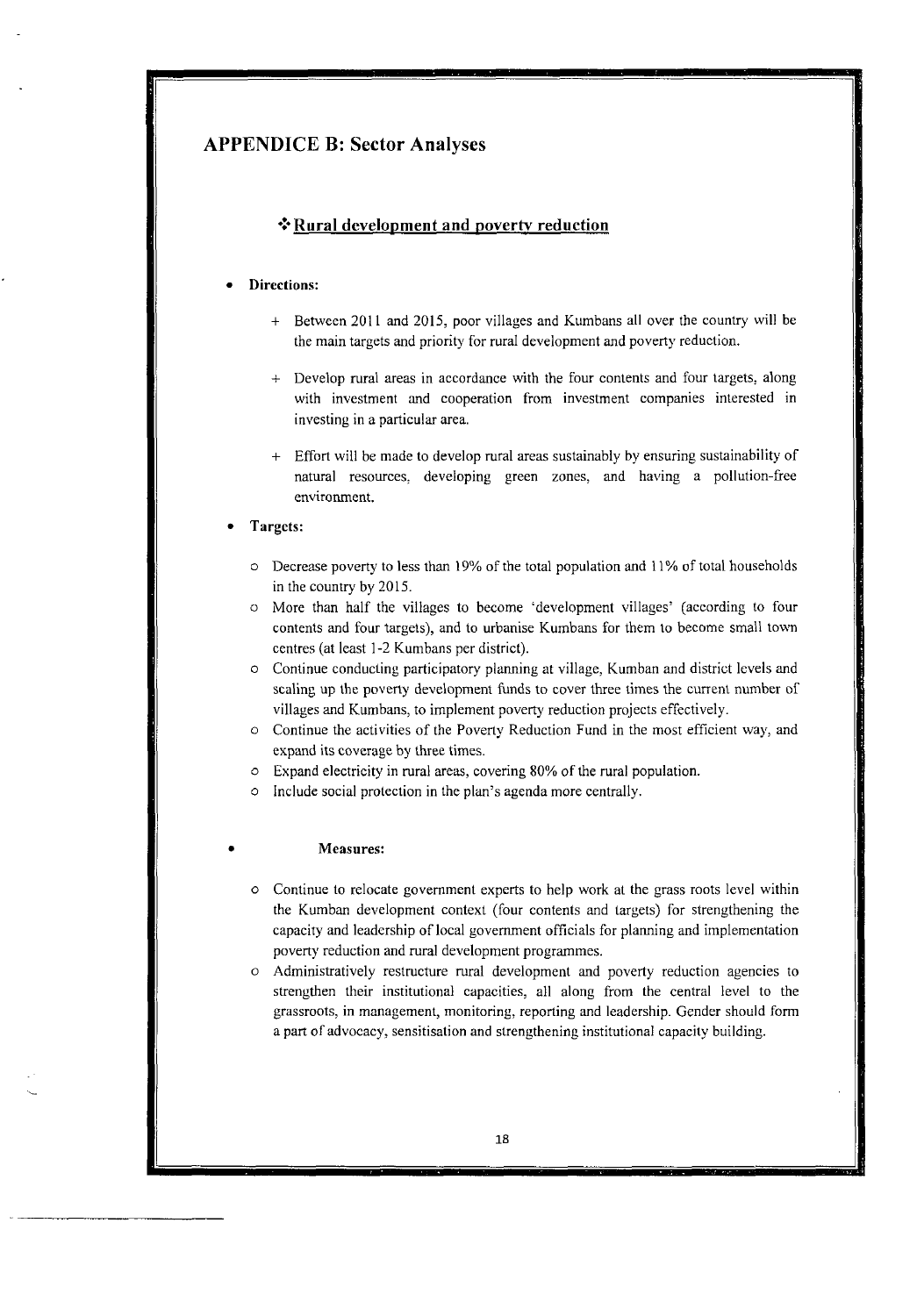- $\circ$  Analyse appropriate rules and mechanisms for implementing policies regarding tax. customs and credit, adequate mobilisation and utilisation of local resources; capitalisation of assets, and other relevant policies for poor districts, hisiorical areas; remote and mountainous areas as well as ethnic people not in poor districts.
- *<sup>O</sup>*Translate rural development and poverty eradication programmes into projects (aligned with MDG interventions), using funds from the government, international assistance, and FDI.

## **f Health and Nutrition**

## **Health Development**

## **Directions**

To focus on improving conditions for people to be physically and mentally healthy and be capable of engaging in their economic and social activities; to create conditions for them to be able to access health-services and receive quaiity care; to attain equality in receiving health services among people; and to balance the improvement of hygienic for disease protection activities and health promotion.

#### **Targets:**

- <sup>O</sup>To decrease maternal mortality ratio, so that it is no more than 260 per 100,000 live births;
- <sup>O</sup>To decrease the infant mortality to 45 pcr 1,000 live births;
- <sup>O</sup>To decrease under-five child mortality ratio to 70 per 1;OOO livc births;
- <sup>O</sup>80% of total population to have access to potable water;
- <sup>O</sup>60% of total population to have and use latrines;
- <sup>O</sup>To decrease the proportion of undenveight children age under five years to 20%;
- To decrease the proportion of stuntcd children under five years to 34%; O
- To control malaria, tuberculosis and HIV/AIDS, to MDG standards. O

#### **Programmes and focused projects**

Focus on six programmes and somc main projects, including a project on controlling malaria, dengue and parasite, costing 246.5 billion Kip; project on matemal health care promotion, costing 123.25 billion Kip; project on children's health care promotion, costing 420.2 **1** billion Kip; project on construction of health infrastructure, costing 55.45 billion Kip; and project on health service quality upgradation, costing 52.1 billion Kip, among others.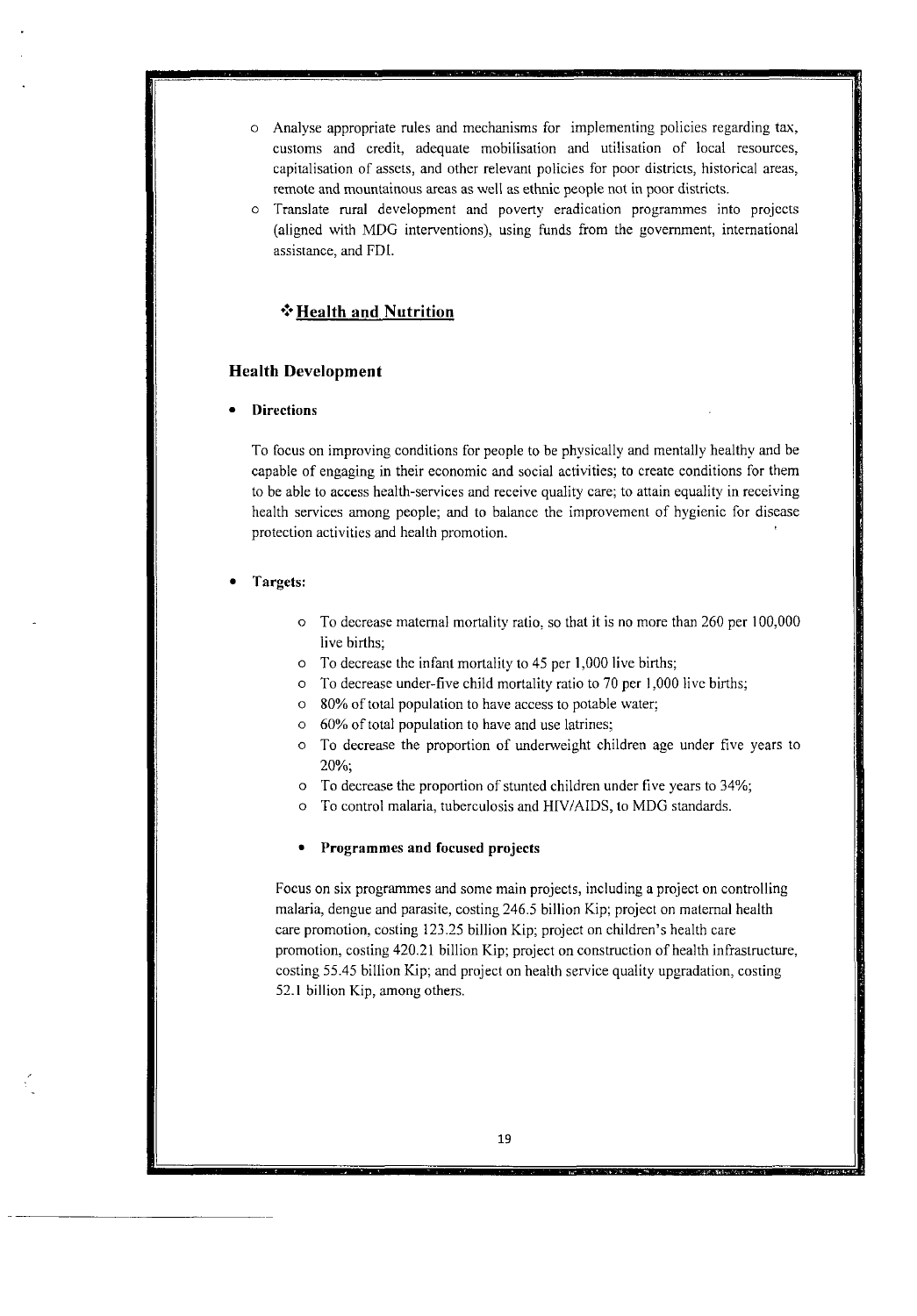- **Measures:** 
	- <sup>O</sup>To make use of modern techniques and technologies in health services;
	- To continue setting up mobile medical treatment units to reach rural areas, at least four times in a year in order to assist poor communities in each village, especially areas that have high risks of illness and high matemal and infant mortality rates;
	- To increase the ability of disease prevention and enhance the quality of O treatment at hospitals at every level;
	- <sup>O</sup>To continue strengthening the capacity, knowledge and skilis of doctors, and particularly female midwives and skilled birth attendants at the local levels;
	- <sup>O</sup>To strengthen health centrcs for treating tuberculosis. malaria etc. Additionally, increase surveillance and spread information for controlling HIV/AIDS.

## **Nutrition Development**

- **Directions** 
	- <sup>O</sup>It is important to ensure adequate best nutrition and capacious food security for the Lao people, to achicve the Millennium Development Goals.
- **Targets:** 
	- <sup>O</sup>To decrease the proportion of stunted children under five years to 34%;
	- $\circ$  To decrease the proportion of under-five child mortality to 4%;
	- o To decrease the proportion of children under five, suffering from anaemia, to 30%;
	- <sup>O</sup>To decrease anaemia among women in the reproductive age to 30%;
	- <sup>O</sup>To include nutrition within the context of poverty reduction and strengthening food security.

### **Measures:**

- <sup>O</sup>To encourage scientific research for improving the capacity in the areas of drug and food safety.
- <sup>O</sup>To attract investment in food production and nutrition sector, for the implementation of planned activities.
- <sup>O</sup>To increase the awareness of three hygienic principles (in eating, drinking water, and habitat) among Lao people, for practice in daily life.
- <sup>O</sup>To integrate nutrition in the heaith and education systems.

## **\*:\*Education and Human Resource Development**

## **Directions**

<sup>O</sup>Educational development from now until 2015 aims to ensure continuous increase of quantity and quality of education, continue national education system reforms, and ensure improvement of education in three areas: physical; intellectual and social behaviour, in the national as well as contemporary concepts. To develop human resources in a variety of fields for pcople to become skilled **workers,** mechanics, technicians, engineers, managers,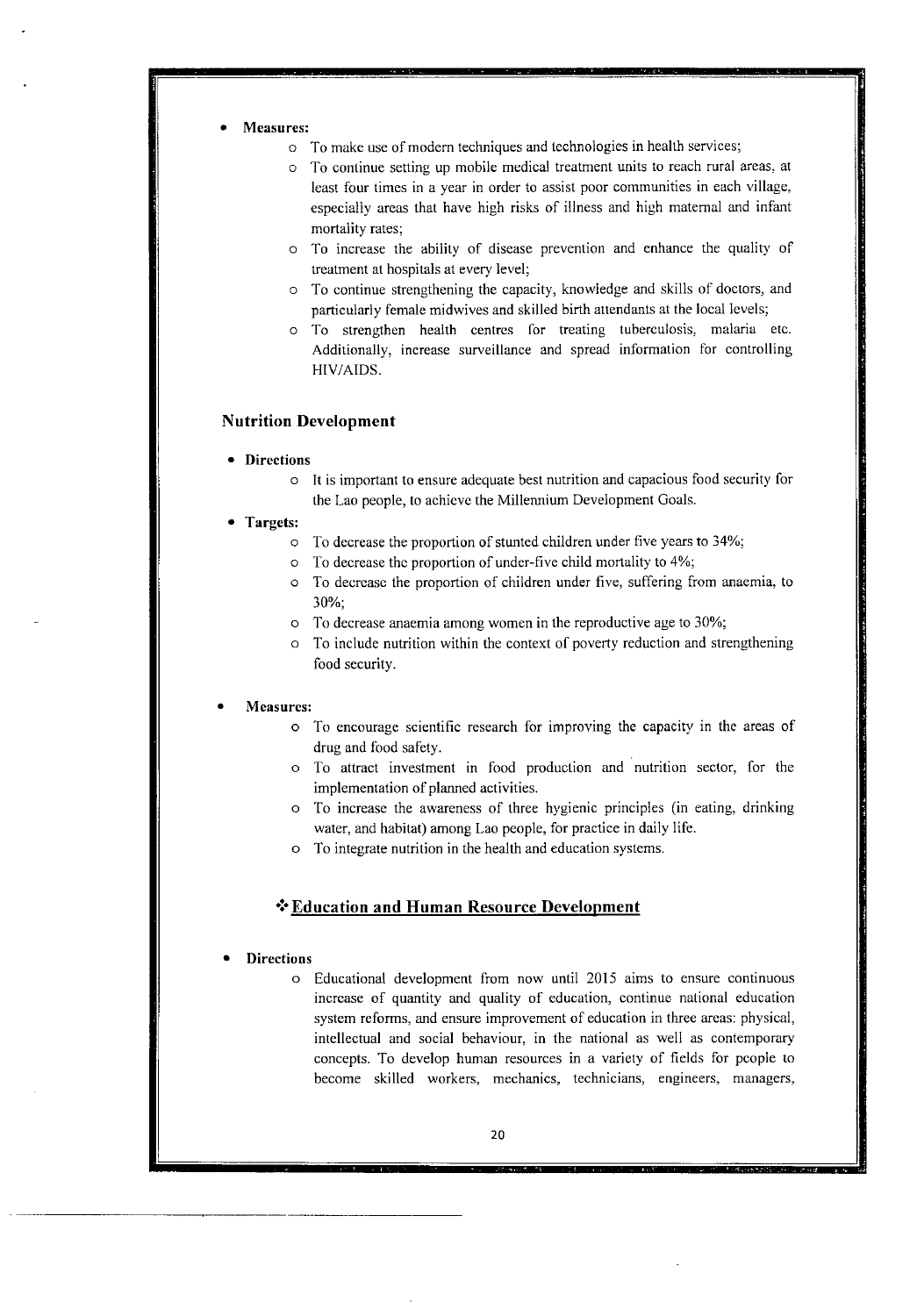executives and others, for them to have secure jobs and be able to compete in the labour market.

### **Targets:**

- O To increase the primary school net enrolment rate to 98% by 2015;
- <sup>O</sup>To increase the total enrolment at the secondary school level to 75% by 201 *5;*
- <sup>O</sup>To achieve 75% upper secondary school students enrolment by 2015;
- To create a favourable environment to reduce illiteracy among citizens of age 15-24 ycars, ço that literacy rises to 99% by 2015;
- <sup>O</sup>To reduce the illiteracy of citizens- age more than 15 years to 87% by 2015;
- <sup>O</sup>To build at least three vocational training schools in cities having high economic potential and growth;
- To organise regular training for government staff at central and local levels.

## **Programmes and focussed projects**

To achieve the goals and targets, it is required to implement three programmes, namely, programmes on expanding educational opportunity, programmes on improving educational quality, and a programme on improving educational administration. Some main projects include: basic education development project, costing 170 billion Kip; national educational rcform project, costing 127.5 billion Kip; educational technology development project, costing 450.5 billion Kip; project on establishing a university in Savannakhet (construction and renovation costs: 233.75 billion Kip); vocational education improvement and expansion project, costing 285.77 billion Kip, and strengthening tertiary education project, costing 357 billion Kip, among others.

## **Measures:**

- *O* To increase investment in the educational sector to 18% of the total budget expenditure through mobilizing funds from various sources.
- *O* To formulate policies that support talented people to become scientists and competcnt managers.
- <sup>O</sup>To expand upper secondary schools, vocational and technical schools and universities according to the plan, and to encourage scientific studies, foreign languages and new technologies, to meet development needs.
- *O* To create and increase educational opportunities in remote areas for children, espccially the poor, female, cthnics, and disablcd children.
- To provide special attention in education to the socially disadvantaged chiidren and backward areas and girl children. O
- <sup>O</sup>To link education witb nutrition for establishing synergies between health, nutrition and education.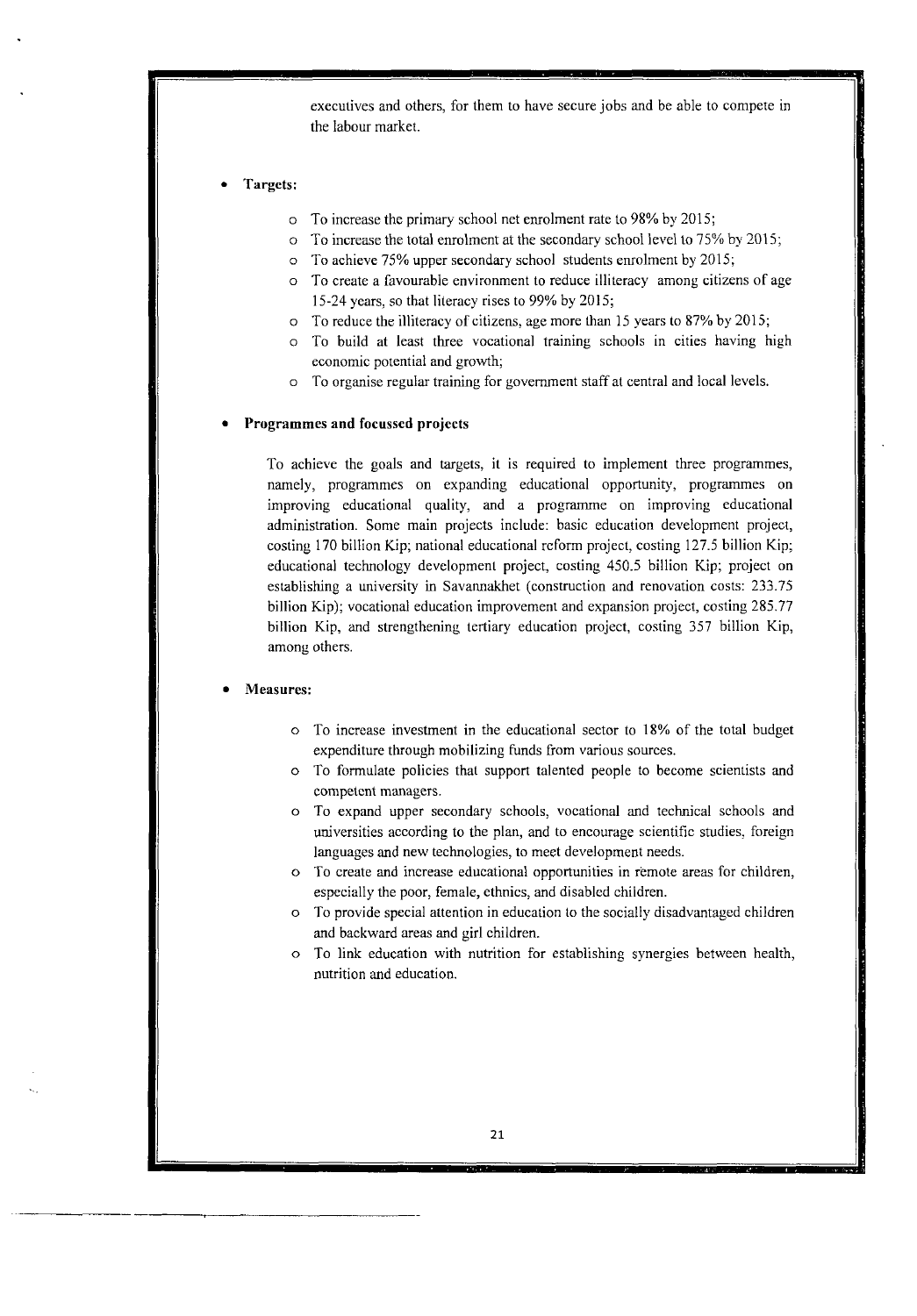## $*$  Tourism

## **Directions**

Expand and strengthen the tourism sector and its contribution to the promotion and distribution of the country's goods and services. Develop natural, cultural and historical tourist sites and attractions. and promote eco-iourism, ensuring sustainability through pcople's participation.

## **Targets:**

By 2015, the aim is to have more than 2.8 million tourists. This activity is expected to generate revenues of about USD 350 million per year. The aim is to have 300 hotels in the country and explore the natural, cultural and historical attractions. Additionally, the country is to have two world heritagc sites and 29 national heritage sites.

#### **Measures:**

- O Develop tourism sites and facilities systematically between villages, districts and provinces nationwide, with dctailed tourism programmes and improve exisiing sites to meet acceptable standards.
- O Ensure that tourists have access to travel information; encourage people who live in tourism areas to produce domestic products; and build clean and quality accommodation and services.
- lmprove tourism services for them to attain higher quality, through facilitating O in-coming and out-going scrvices.
- Providc incentives to handicrafi and hoiel sectors for attracting tourists. O

## **\*** Public Finance and Banking

## **Public Finance:**

## **Directions**

To strengthen the fiscal and monetary policy to effectively enhance the macroeconomic management and stability, increase both domestic and extemal revenues: and efficiently use such revenue to further reduce the budget deficit.

## **Targets:**

- <sup>O</sup>Total revenue of more than 18-20% of GDP.
- <sup>O</sup>Public expenditure at a lcvel of 20.22% of GDP; average increase each year being 0.2-0.25% of GDP.
- Budget deficit to do not exceede 3-5% of GDP. O
- $\circ$  Public investment is aimed at more than 9.5% of GDP by 2015 (while private investment will cover the bulk of total investment -22%-).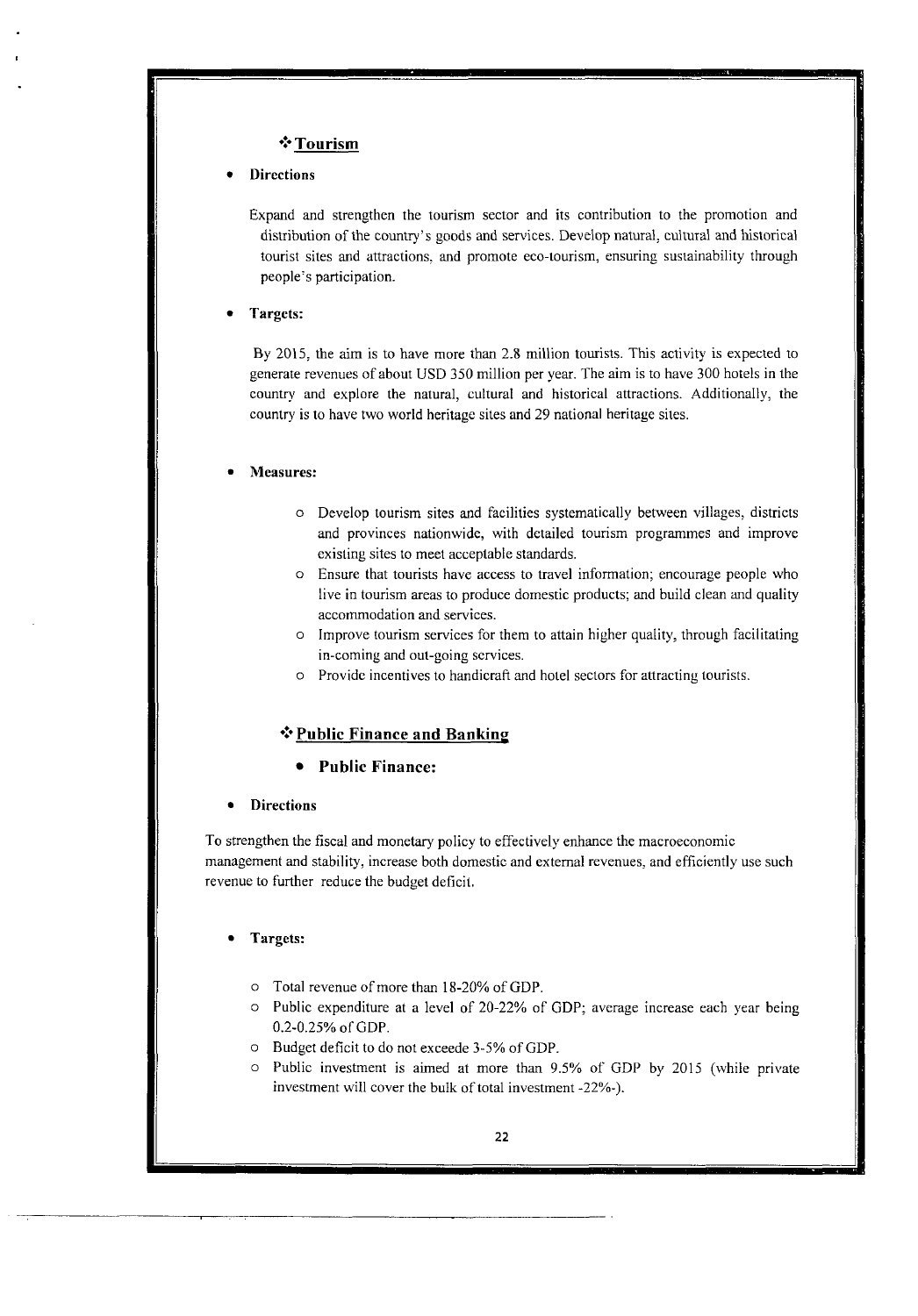## **Measurcs:**

- <sup>O</sup>To strictly irnplernent the Budget Law No. 02MA, Dated 26 December 2006 and financial regulations; and take any necessary financial measures to mitigate the impacts of external factor effects;
- <sup>O</sup>To enhance coordination between line minisiries, concerned agencies, and local authorities in financial supervision;
- <sup>O</sup>Advocate for, and upgrddc the knowledge relaied to financial regulation for the businesses, through provision of regular trainings.

## **Banking**

#### **Directions**   $\bullet$

To ensure stability of the national currency and contribute to reach socio-economic development targets.

#### **Targcts:**

- $\circ$  To increase bank deposits by approximately 25.6% per year, for these to be about 39.5% of GDP by 2015.
- <sup>O</sup>To increase commercial loans by 22.9% per year (and reach 32.9% of GDP) .
- $\circ$  To secure sufficient foreign reserves to cover imports for six months or more.
- $\circ$  To ensure adequate loans to SMEs and rural areas, even though this can best be done in a phased manner.

#### **Measures:**

- $\circ$  To improve private banking regulation and financial institution supervision through application of advanced technologies, in harmony with the global financial environment.
- To strengthen and ensure stability in the hanking system, and develop a sustainable capital market, integrated and connecied to the international markets. O
- To develop a capital market that commands credibility and confidence. Il should become a place to attract investments, directs resource mobilisation, and becornes a long-term funding resource for Lao PDR's development. O
- o Develop means to make institutional finance accessible to those who have not availed of this fàciliiy until so far.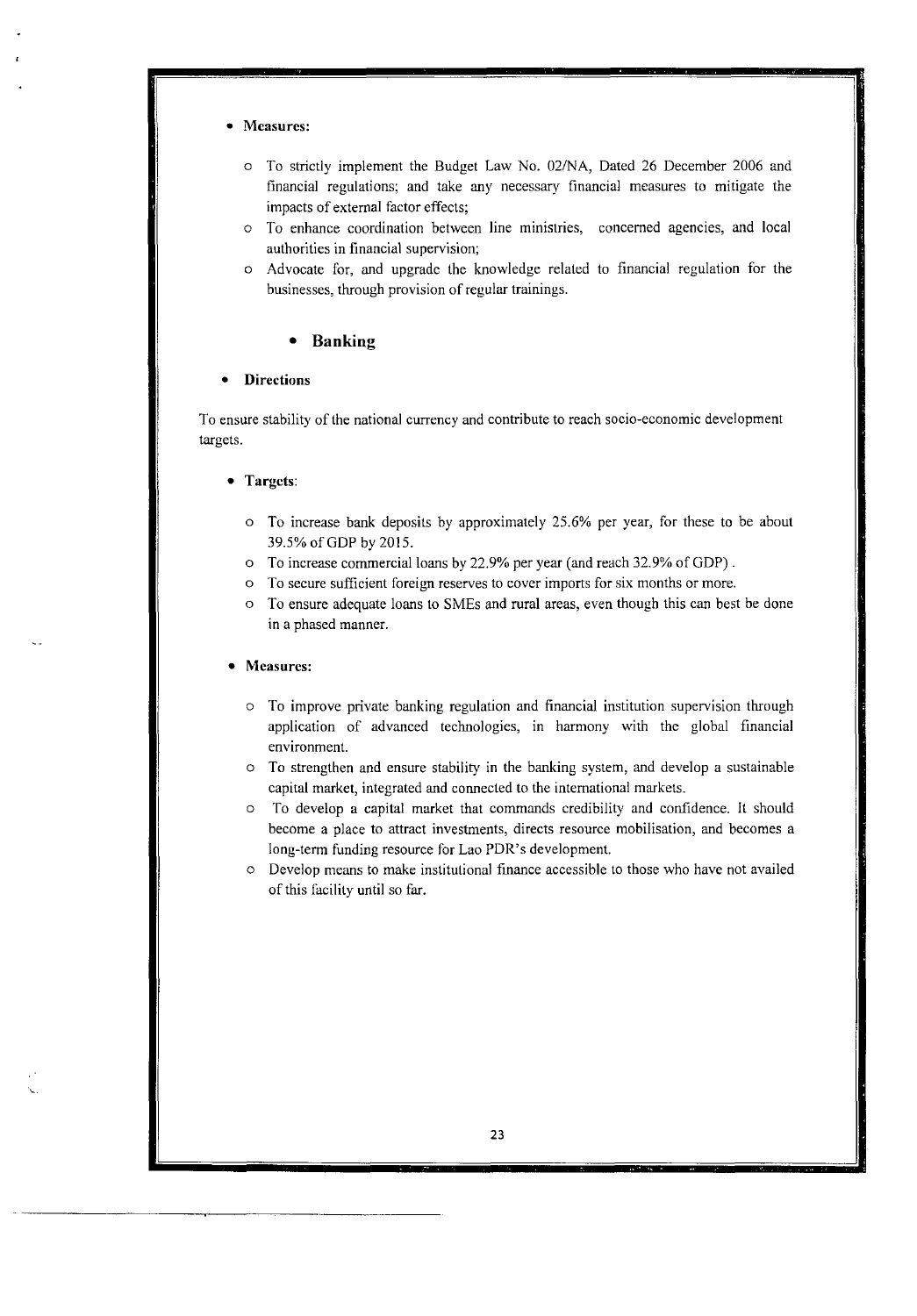## **+:\*Public sector development**

In order to achieve the socio-economic development as planned, the state shall play a leading role in managing the national economy in conformity with the laid down laws and regulations, to develop the economy and cornmunity as per the set guidelines and goals. It will ensure the enforcement of these efficiently, guarantee sustainable and secure socioeconomic development, ensure equality and fairness in the development process: and help reduce the gap between the rich and the poor, urban and rural areas, and regions.

## **1. Strengthcning govcrnment authority rcprcscntative agencies and enhancing peuple participation**

#### **Direction:**

Improve state's justice representative agencies and ensure that people, esp. ethnic people, truly receive benefits; actively create a bridge between the justice system and actual benefits accruing to people; and expand people's participation in the monitoring and evaluation of public administration and public organizations.

## **Main targets:**

- Improve the organisational structure of government authority representative agencies, maximise benefits to the ethnic people, and ensure that human resources are available in both, quantity and quality.
- Formulate and improve comprehensively: the civil **law,** laws related to economic issues, criminal law, law on territory, socio-cultural law, and Iaw on resources and environmcnt. The aim is also to relate these laws with international agreements that Lao PDR **takes** pari in.
- Improve and *make* the justice system transparent, so that justice truly prevails in the society, the state's authority is genuine, and there is no corruption.
- Promote and develop equality in terms of gender and race, and focus especially on gender equality among public personnel, and in the entire Society.

### **Measures:**

- Improve coordination mechanisms, rules and principles, especially strengthen coordination between the National Assembly, government agencies and other rclated organizations.
- Promote initiatives and participation of the social organisations, community and people at large, in order to ensure efficiency in pian implementation and achieving strategic goals and targets.
- Expand participatory approach in every government organisation to conduct monitoring and evaluation at al1 levels.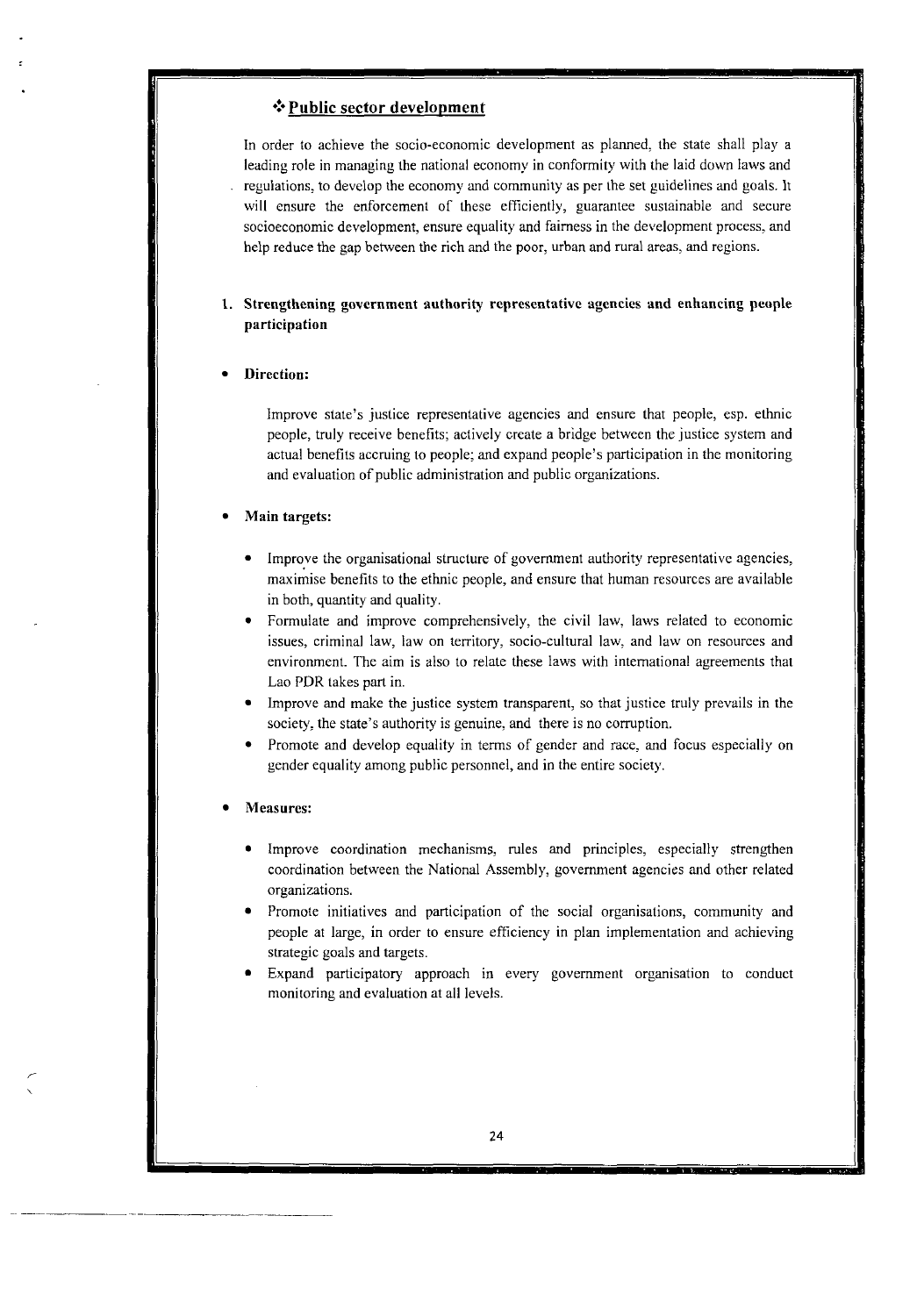## **2. Public Administration Development**

### - **Direction**

Improve iegisiation system and simpiify public administration rules and reguiation, by shortening administrative procedures of both central and local level administration in order to ensure effective implementation, improve a human resource management system and make it universal system for al1 govemment offices across the country. Produce and upgrade govemment officers to ensure both quantity and quality available for the national development process.

#### - **Main targets**

- Improve laws of the govemment, law on local authority, personnel laws and other regulation and develop them to become firm references for social administration.
- Improve organisational structure of the government and local authority to become more simplified and more rationale; actively use modern technology and innovative approaches in the administration **work.**
- Attempt to develop training curricula and organise trainings for administrators at district and village level regularly.
- Improve public organisational structure and improve local authority to resolve a problem of overlapping tasks between line ministries, government organisations at central and local levels.

#### - **Measures**

- Formulate some new laws and legislations as necessary in order to serve public administration: laws on capital cities of provinces, laws on public human resource management, decree on government officers and decree on merits of the government oficers.
- Develop and improve stability in public organisational structure through rearrangement and reorganization in some ministries and agencies as appropriate.
- Attempt to develop knowledge and skills for the government officers at all levels through establishment of public human resource management strategy and training and personnel strengthening strategy in order to respond to the demand of the national socio-development process.

#### **3. Laws and legal system development**

• Legal system development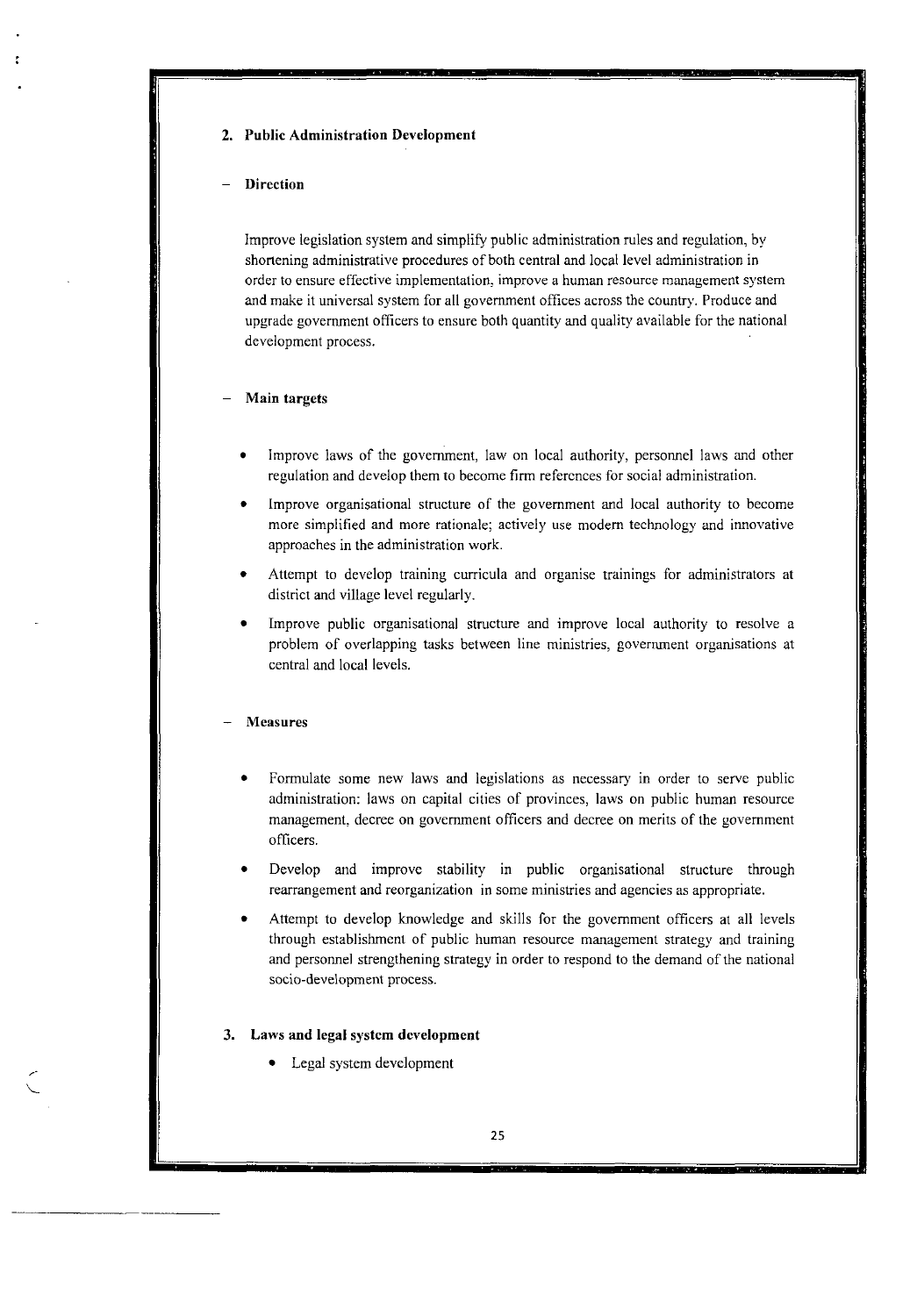## **Il]. Direction:**

Continue to improve the quaiity of the legal and justice sector through ensuring political and cthiçal standards for the attorneys. Effort will also be made to incrcase the number of attorneys at al1 levels. Focus will be on research and improvement of laws and legislations that have alrcady been enforced, for them to be compliant with the NSEDP; and formulate some new laws and legislations as necessary to serve national developments.

## **[2]. Key targets:**

- $\bullet$  Increase low-grade lawyers to 5,000, middle-grade to 3,000, undergraduate to 2,500, Ph.D holders to 4-6 and post-graduate based on the actual capacity;
- By 2015, increase lawyers at local courts by 800, and equip the district justice office with 7-11 staff;
- 60% of al1 couri orders should have heen implemented at any time.

#### **131. Measures:**

Improve civil: economic and consitutional laws, and improve the administration; improve the coordination mechanism between the justice sector and others; implement couri orders and economic dispute settlement mechanisms judiciously, and enhance village justice systems, to serve the market economic system under a socialistic ordcr.

Law enforcement

### *People's Court*

### **[il Guidelines**

The aim is to create opportunities for the population to get access to justice and enjoy their fundamental rights, develop courts to assure transparency and fairness, and guarantee enforcement of iaw in foreign cooperation under the principle of mutual interest.

#### **121 Main targets**

Develop the judicial system to move closer to regional and international standards; make the judicial system more transparent; establish an integrated system of administrative courts, labour courts and children's courts; and train staff.

#### **[3] Measures**

Improve the organisation, lay down regulations for implementing the law, create and strengthen technical infrastructure in courts; develop research institutions and training centres For them to provide vocational training to judges, cierks and others; and study the flow of legal information between Lao PDR and regional and international leveis.

#### *Prosecutor*

### [ **11 Guidelines**

The aim **is** to implement and disseminatc (amended) laws on people's prosecutors, transform the master plan on legal development into work plans and programmes, and to follow the party's line: